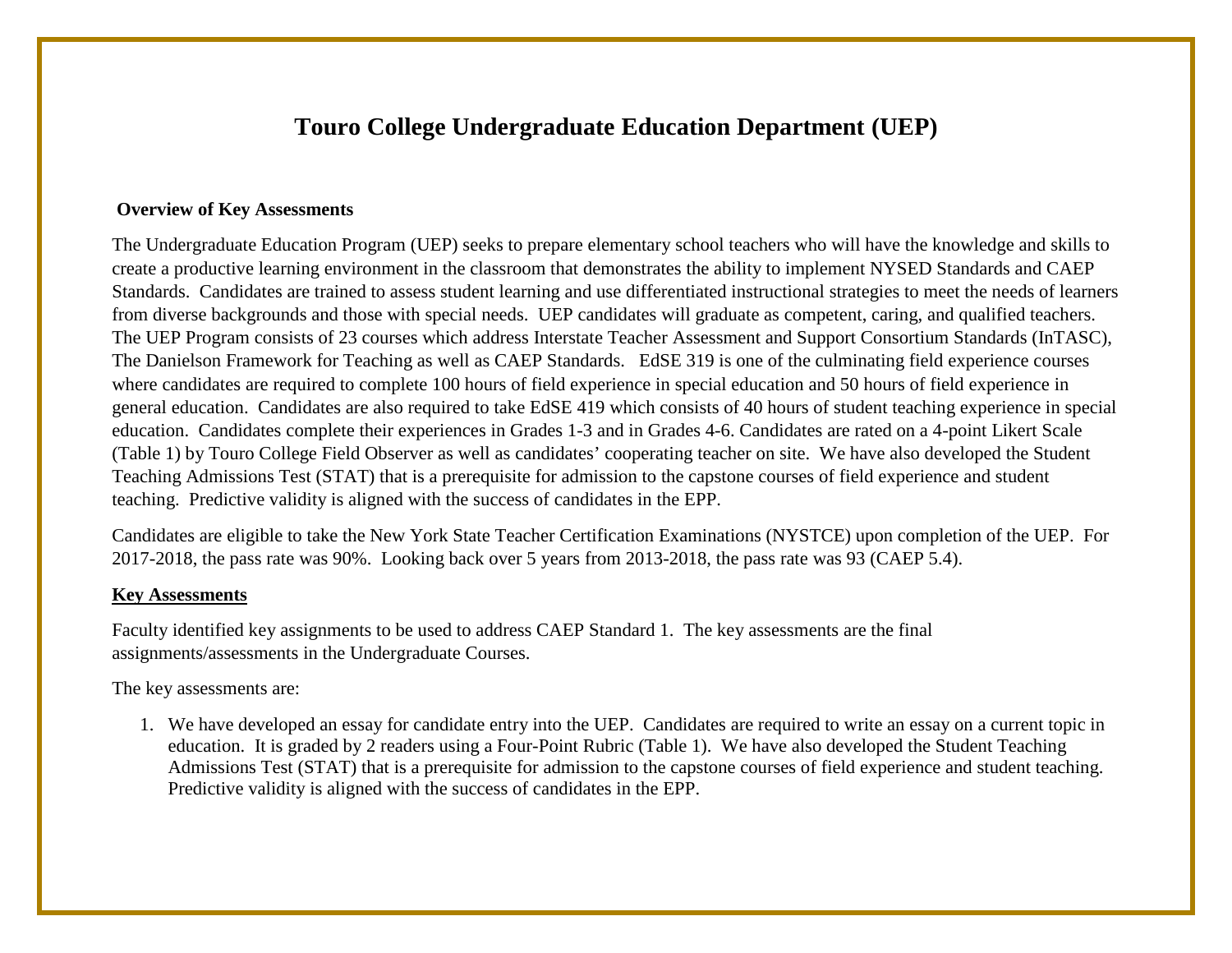2. Observation of Clinical Experience in Courses EdSE 319 and EdSE 419. Candidates are observed teaching a lesson twice during their practicum using a 4-point Rubric that is aligned with the Danielson Framework for Teaching (Table 2). (CAEP 1.1; CAEP 1.4)

- 1. Lesson Planning Candidates are required to develop lesson plans in the methods courses such as EDUN 311 and EDUN 312 in preparation for teaching assignments. Lesson plans are evaluated on a Rubric that is aligned with the Danielson Framework for Teaching (Table 3). (CAEP 1.1, CAEP 1.3; CAEP 1.4; CAEP 1.5)
- 2. Curriculum Unit Plan candidates are asked to develop a unit plan for EDUN 312 and SPEN 309. Unit Plans are evaluated on a Rubric (Table 4) that is aligned with Danielson Framework for Teaching. (CAEP 1.1; CAEP 1.3; CAEP 1.4; CAEP 1.5)
- 3. In addition, annotated final examinations are also used as assessment measures.

## **Criteria for Success**

Faculty in the Department have worked on creating and revising rubrics to be consistent across courses in order to ensure validity and reliability. Faculty has determined that a grade of 3.0 on each key assessment indicates proficiency in meeting course objectives. All candidates are expected to maintain a benchmark GPA of 3.0. Candidates who are in danger of not meeting a GPA of 3.0 are identified for counseling and academic support if needed.

## **A Culture of Continuous Improvement**

Faculty in the Undergraduate Education Department examined the CAEP Standards and began aligning Departmental Goals and Performance Objectives with CAEP Standards. For example:

Goal #1. Candidates will demonstrate the ability to implement a variety of instructional strategies in a classroom that reflect mastery of appropriate content and knowledge (CAEP Standard 1).

Goal #2. To ensure that candidates can have the opportunity to actively experience high quality clinical practice in schools where effective partnerships are established. (CAEP Standard 2)

Goal #3. To ensure that high quality candidates from a broad range of backgrounds and diverse populations are selected to develop into effective teachers. (CAEP Standard 3)

Goal #5. To provide quality assurance by conducting continuous evaluations of program and candidates' performance. (CAEP Standard 5)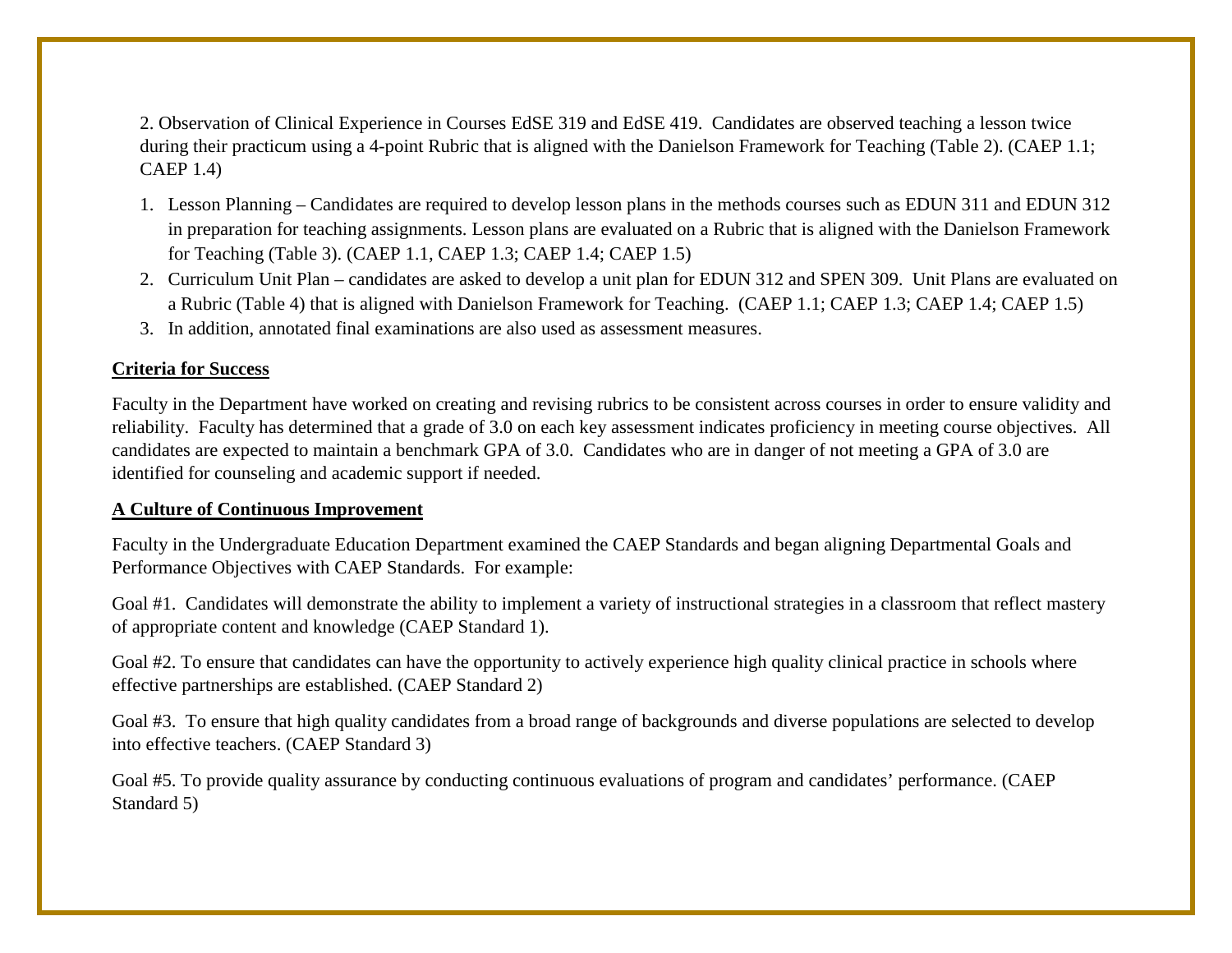In accordance with Departmental Goal #5, the Undergraduate Department seeks ways for continuous improvement. At the end of each Semester, candidates complete Minute Papers, Course Surveys and Online Course Evaluations. There is also the Departmental Evaluation Review (DER) where each instructor is rated and compared to a mean benchmark rating. Faculty uses feedback from these instruments to make changes and adjustments to the Undergraduate Program such as revising key assessments, Course Objectives, delivery of instruction, and/or criteria for success (CAEP 5.3). See Table 5 for Sample Minute Paper, Table 6 for sample Course Survey, Table 7 for Departmental Evaluation Review Form (DER).

#### **Assessment Tools**

Table 1- Sample Writing Skills Rubric

|        | Ineffective         | Developing            | <b>Effective</b>      | <b>Highly Effective</b> | Total |
|--------|---------------------|-----------------------|-----------------------|-------------------------|-------|
|        |                     |                       |                       |                         |       |
|        | Overall position is | Overall position is   | Overall position is   | Overall position is     |       |
|        | evident, but often  | clear with a sense of | clear and developed.  | well articulated and    |       |
| Thesis | too simplistic.     | developed ideas.      | Topic is interesting, | thoroughly              |       |
|        | Topic is also       | Topic is interesting  | significant, and is   | developed. Topic is     |       |
|        | simplistic and one- | and significant, but  | engaged from several  | interesting,            |       |
| Idea/  | dimensional.        | not deeply explored   | angles.               | significant, and        |       |
|        |                     | in needed areas       |                       | intellectually          |       |
| Main   |                     |                       |                       | challenging with        |       |
|        |                     |                       |                       | multiple facets         |       |
|        |                     |                       |                       | addressed.              |       |

## **Writing Skills Rubric**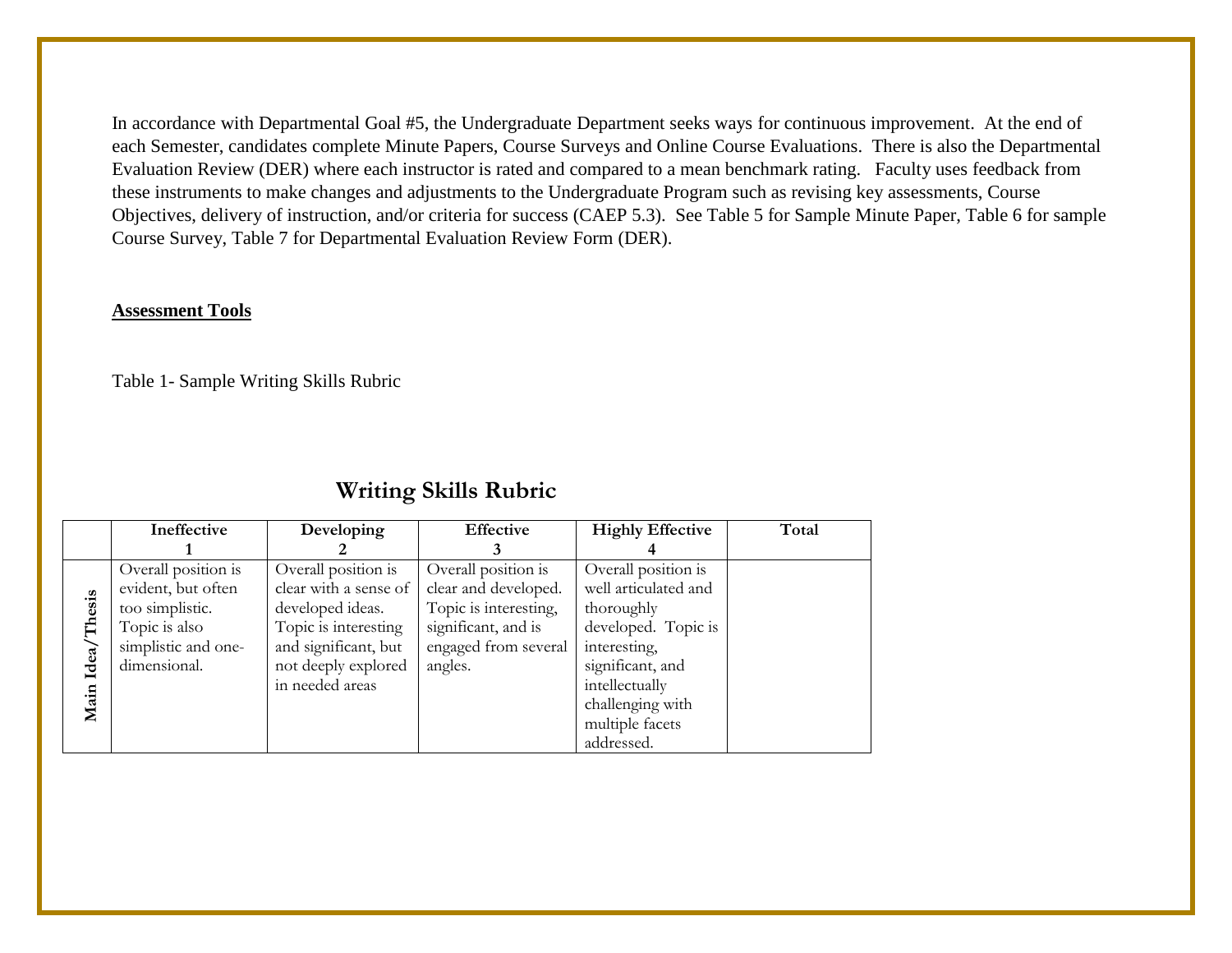| Argument    | Argumentative<br>structure is<br>rudimentary.<br>Claims are repeated<br>rather than<br>developed. Few<br>objections are<br>addressed and may<br>be misrepresented.   | Argumentative<br>structure is evident<br>but sometimes<br>simplistic.<br>Objections are<br>addressed but<br>formulaically.                                        | Argumentative<br>structure is evident.<br>Objections are taken<br>seriously and<br>typically addressed<br>fair-mindedly.                                          | Argumentative<br>structure is clearly<br>evident. Objections<br>are taken seriously<br>and addressed fair-<br>mindedly with great<br>skill.             |  |
|-------------|----------------------------------------------------------------------------------------------------------------------------------------------------------------------|-------------------------------------------------------------------------------------------------------------------------------------------------------------------|-------------------------------------------------------------------------------------------------------------------------------------------------------------------|---------------------------------------------------------------------------------------------------------------------------------------------------------|--|
| Evidence    | Some claims are<br>supported by valid,<br>reliable evidence,<br>but support is<br>inconsistent, making<br>the paper less than<br>convincing.                         | Claims are typically<br>supported by valid,<br>reliable evidence<br>from credible<br>sources, making the<br>paper for the most<br>part convincing.                | Claims are almost<br>always supported by<br>valid, reliable<br>sources, so that the<br>paper is generally<br>convincing.                                          | Claims are<br>supported by<br>reliable, valid<br>evidence from<br>credible sources and<br>effectively<br>synthesized in a<br>very convincing<br>manner. |  |
| Conventions | Several errors in<br>grammar, usage,<br>spelling, and<br>punctuation distract<br>the reader and<br>impede meaning.<br>Problems with<br>needed<br>documentation exist | Errors in grammar<br>usage, spelling, and<br>punctuation are<br>noticeable, but do<br>not seriously<br>impede the reader.<br>Documentation is<br>usually correct. | There are occasional<br>errors in grammar,<br>usage, spelling, and<br>punctuation that do<br>not impede the<br>reader.<br>Documentation of<br>sources is correct. | There are very few<br>or no mechanical<br>errors in the paper.<br>Documentation of<br>sources is correct.                                               |  |
| Total       |                                                                                                                                                                      |                                                                                                                                                                   |                                                                                                                                                                   |                                                                                                                                                         |  |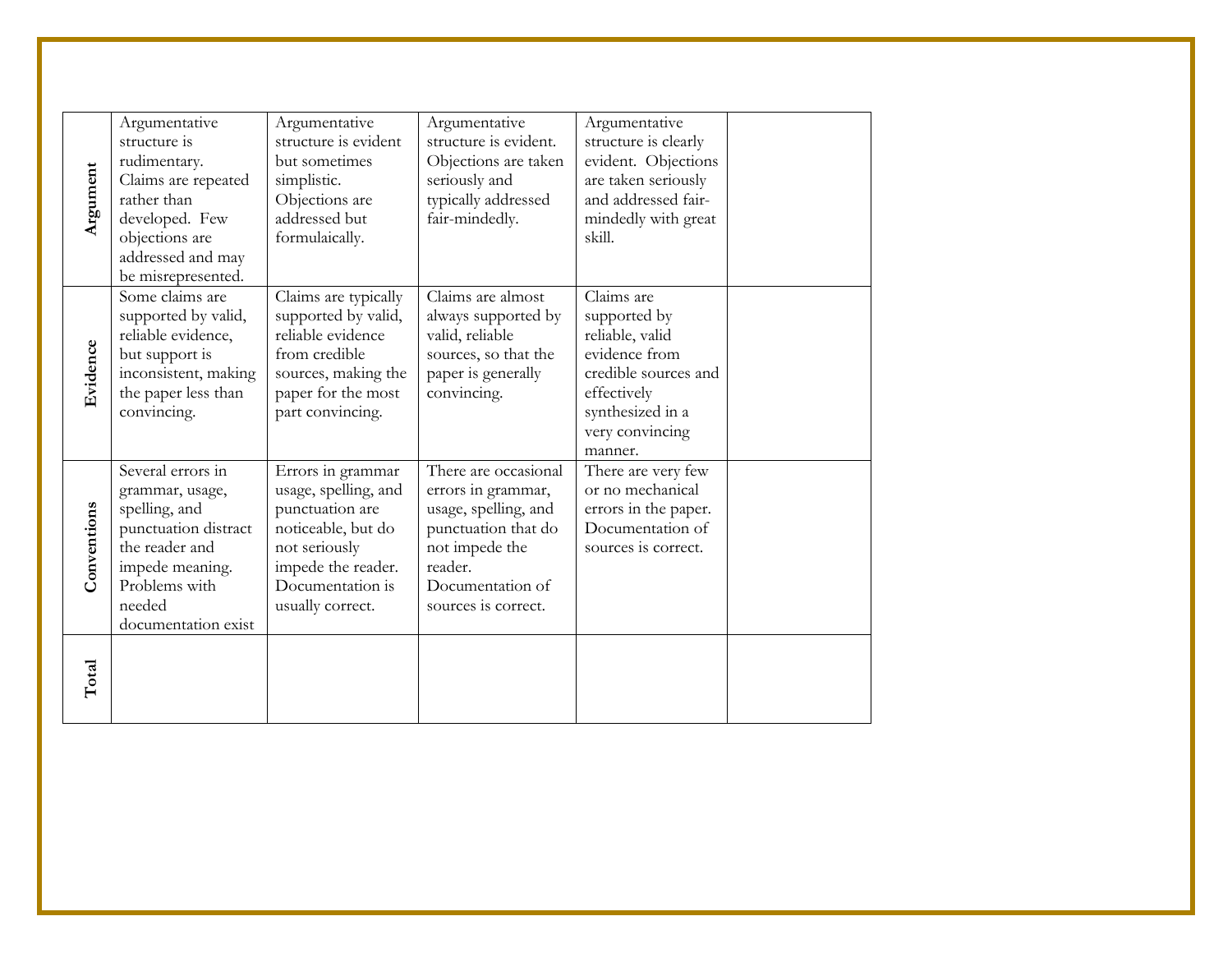Table 2 – Lesson Observation Rubric

## Touro College Undergraduate Education Program

## **Lesson Observation Rubric**

| Touro preservice student |          |                            |         | Touro College Observer |      |  |
|--------------------------|----------|----------------------------|---------|------------------------|------|--|
| School                   |          | <b>Cooperating Teacher</b> |         | Grade                  | Date |  |
| Check one:               | Literacy | Math                       | Science | Social Studies         |      |  |

Lesson title \_\_\_\_\_\_\_\_\_\_\_\_\_\_\_\_\_\_\_\_\_\_\_\_\_\_\_\_\_\_\_\_\_\_\_\_\_\_\_\_\_\_\_

√ Indicates how effective the lesson was for each category, then feel free to write a comment in the √ spaces

| Component              | <b>Highly Effective</b> | <b>Effective</b> | <b>Developing</b> | <b>Ineffective</b> |
|------------------------|-------------------------|------------------|-------------------|--------------------|
|                        | (4 points)              | (3 points)       | (2 points)        | (1 point)          |
| The lesson was         |                         |                  |                   |                    |
| developmentally        |                         |                  |                   |                    |
| appropriate and        |                         |                  |                   |                    |
| challenging            |                         |                  |                   |                    |
| The lesson was         |                         |                  |                   |                    |
| inclusive and built on |                         |                  |                   |                    |
| the child's strengths  |                         |                  |                   |                    |
| Objectives met         |                         |                  |                   |                    |
| Knowledge of the       |                         |                  |                   |                    |
| subject matter clear   |                         |                  |                   |                    |
| The student            |                         |                  |                   |                    |
| demonstrated           |                         |                  |                   |                    |
| knowledge of effective |                         |                  |                   |                    |
| pedagogical            |                         |                  |                   |                    |
| approaches in the      |                         |                  |                   |                    |
| (discipline) subject   |                         |                  |                   |                    |
| The motivation         |                         |                  |                   |                    |
| aroused pupil interest |                         |                  |                   |                    |
| Student teacher used   |                         |                  |                   |                    |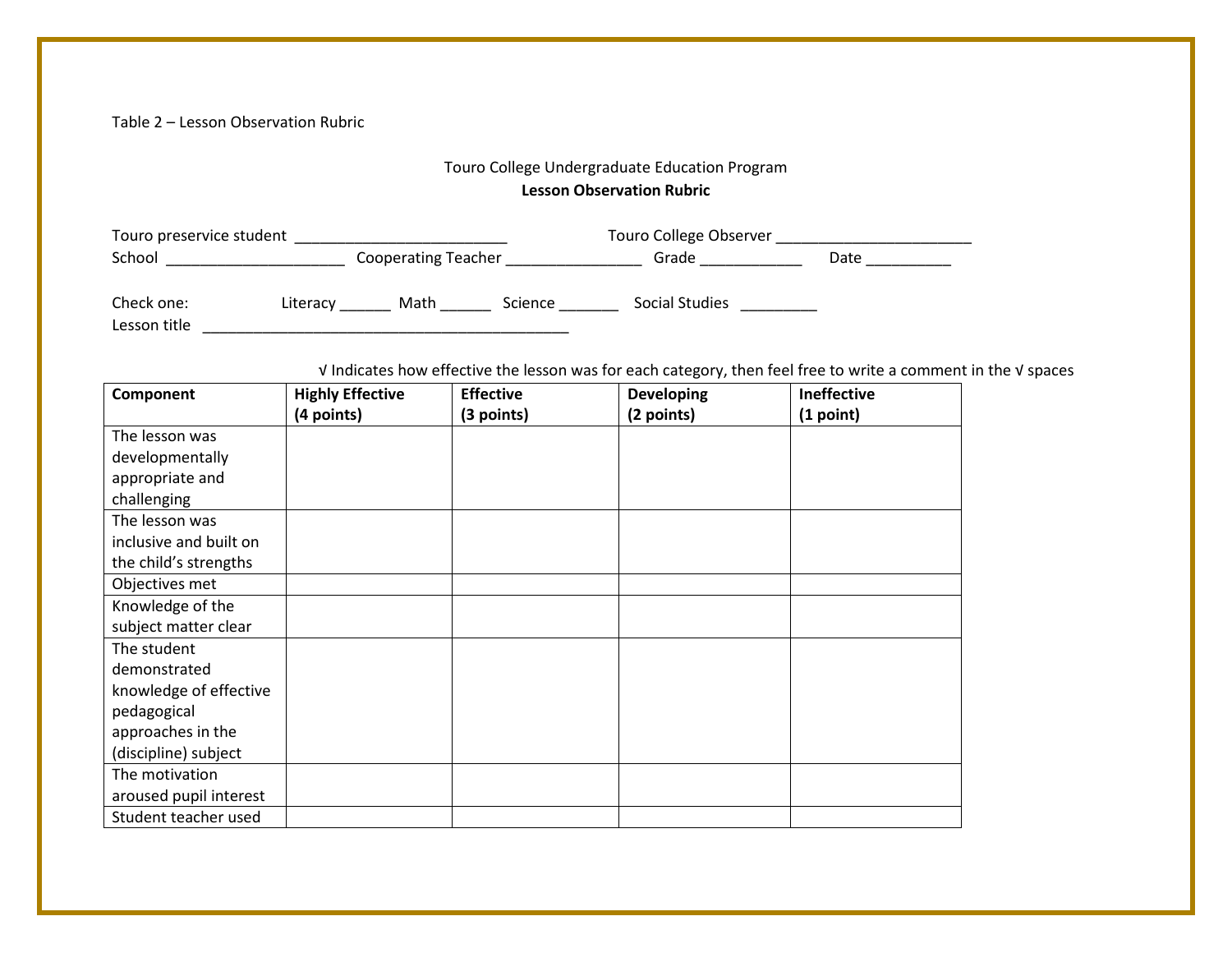| summative assessment    |  |  |
|-------------------------|--|--|
| to monitor learning     |  |  |
| Differentiated          |  |  |
| instruction was         |  |  |
| implemented             |  |  |
| Final summary           |  |  |
| Constructive feedback   |  |  |
| was offered             |  |  |
| High expectations for   |  |  |
| learning were           |  |  |
| evidenced               |  |  |
| Preemptive              |  |  |
| management of pupil     |  |  |
| behavior                |  |  |
| Poised, pleasant        |  |  |
| teaching personality    |  |  |
| Aim of lesson clear and |  |  |
| shared with students    |  |  |
| Questioning             |  |  |
| Students engaged in     |  |  |
| learning                |  |  |
| Technology was used     |  |  |
| during lesson           |  |  |
| Collaborative learning  |  |  |
| opportunities           |  |  |
| Evidence respect for    |  |  |
| each pupil's opinions   |  |  |
| Good time               |  |  |
| management              |  |  |
| Student reflection      |  |  |

Lesson plan assessed separately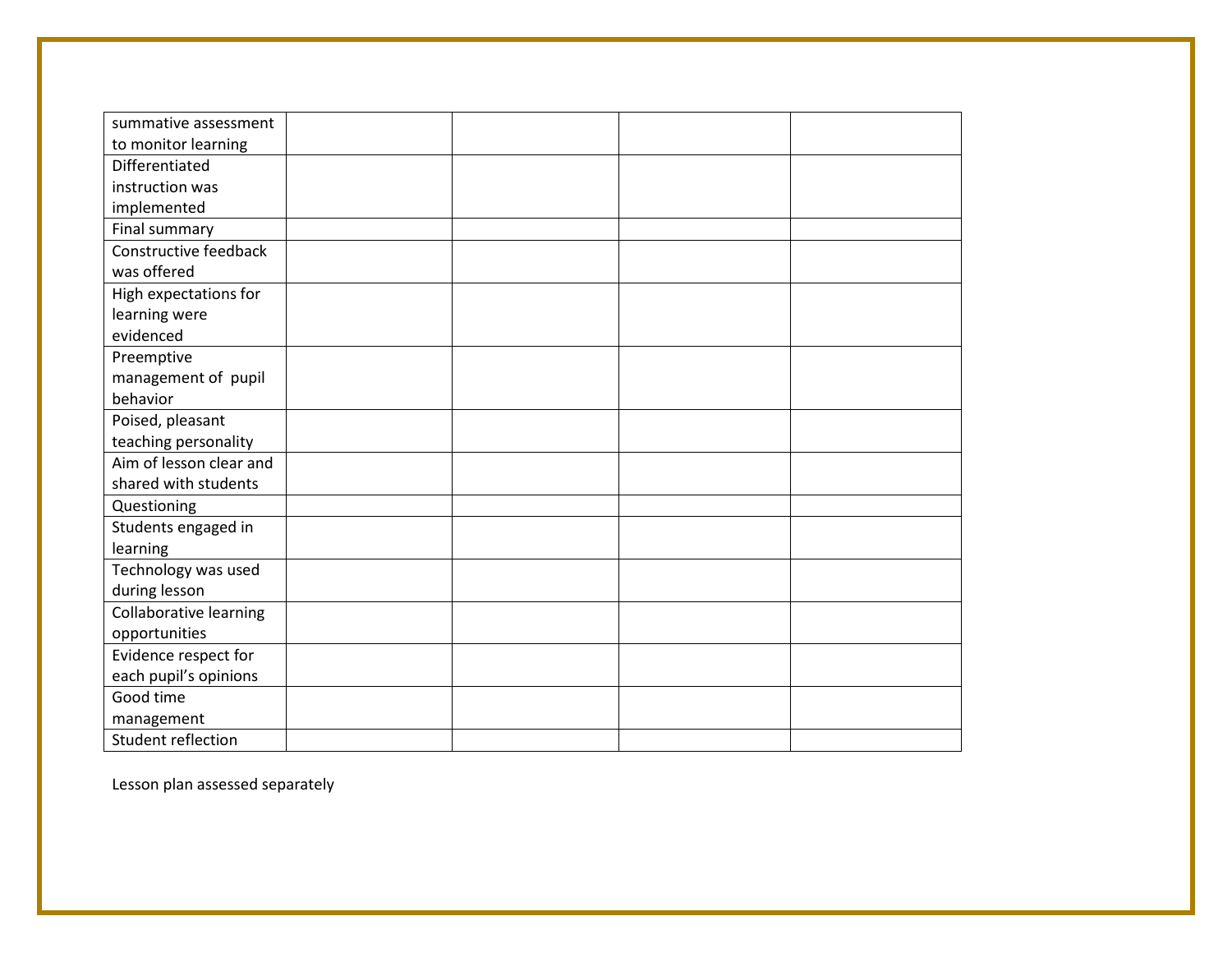Table 3: Lesson Plan Rubric

## LESSON PLAN: Writing a Detailed Lesson Plan

Can didate Name:

 $\mathsf{Dat}$ :

| <b>Criteria</b>                                                           | <b>Lesson Plan</b><br>Component                                                                           | Ineffective (1)                                                                                                 | Developing (2)                                                                                                                               | Effective (3)                                                                                                                                                                        | <b>Highly Effective (4)</b>                                                                                                                                                                                                           |
|---------------------------------------------------------------------------|-----------------------------------------------------------------------------------------------------------|-----------------------------------------------------------------------------------------------------------------|----------------------------------------------------------------------------------------------------------------------------------------------|--------------------------------------------------------------------------------------------------------------------------------------------------------------------------------------|---------------------------------------------------------------------------------------------------------------------------------------------------------------------------------------------------------------------------------------|
| Demonstrating<br>Content<br>Knowledge and<br>Planning for<br>Instruction  | <b>Central</b><br><b>Focus/Learning</b><br><b>Goal aligned to</b><br><b>State Learning</b><br>Standard(s) | Central focus/Learning Goal<br>includes only basic<br>knowledge of subject area.<br>Does not include standards. | Central focus/Learning Goal includes basic<br>knowledge of subject area and aligns with<br>the learning objective(s).<br>Includes standards. | Central focus/Learning Goal<br>includes basic knowledge and<br>conceptual understanding of<br>subject area and aligns with the<br>learning objective(s).                             | Central focus/Learning Goal includes basic<br>knowledge and conceptual understanding<br>and higher order thinking skills of subject<br>area and aligns with the learning<br>objective(s).                                             |
| <b>InTASC</b><br>Standards: 4, 7<br><b>NYST</b><br>Standards: 2           |                                                                                                           |                                                                                                                 |                                                                                                                                              | Includes standards that are<br>central to the learning<br>objective(s).                                                                                                              | Includes all standards that are central to<br>the learning objective(s).                                                                                                                                                              |
| MARK ONE $\rightarrow$                                                    |                                                                                                           | $\mathbf{1}$<br>Ineffective                                                                                     | $\overline{2}$<br>Developing                                                                                                                 | $\mathbf{3}$<br>Effective                                                                                                                                                            | <b>Highly Effective</b>                                                                                                                                                                                                               |
| Demonstrating<br>Planning for<br>Instruction and<br>Assessment            | Lesson<br>Objective(s)                                                                                    | Lesson objective(s)<br>identifies what students will<br>learn.                                                  | Lesson objective(s) identifies what<br>students will learn and the observable and<br>measurable behavior that demonstrates<br>learning.      | Lesson objective(s) identifies<br>what students will learn at what<br>level of knowledge or practice<br>and the observable and<br>measurable behavior that<br>demonstrates learning. | Lesson objective(s) identifies what<br>students will learn at what level of<br>knowledge or practice and the observable<br>and measurable behavior that<br>demonstrates learning and includes<br>criteria to indicate how or when the |
| <b>InTASC</b><br>Standards: 6, 7<br><b>NYST</b><br>Standards: 2, 3,<br>-5 |                                                                                                           |                                                                                                                 |                                                                                                                                              |                                                                                                                                                                                      | behavior will be observable.                                                                                                                                                                                                          |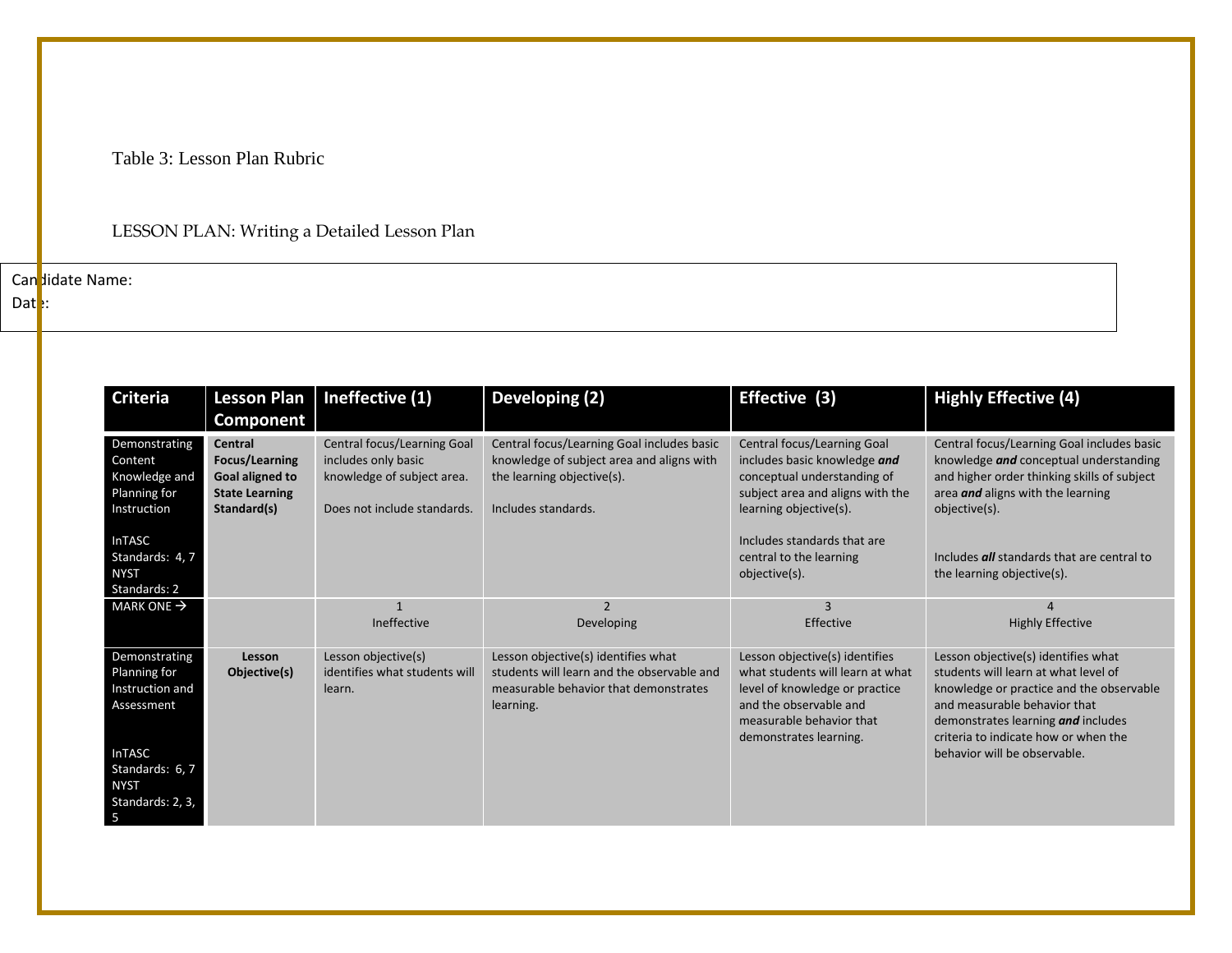| MARK ONE $\rightarrow$                                                                                                                                                                   |                                          | $\mathbf{1}$                                                                                                                                                                          | $\overline{2}$                                                                                                                                                                    | 3                                                                                                                                                                          |                                                                                                                                                                                                                                             |
|------------------------------------------------------------------------------------------------------------------------------------------------------------------------------------------|------------------------------------------|---------------------------------------------------------------------------------------------------------------------------------------------------------------------------------------|-----------------------------------------------------------------------------------------------------------------------------------------------------------------------------------|----------------------------------------------------------------------------------------------------------------------------------------------------------------------------|---------------------------------------------------------------------------------------------------------------------------------------------------------------------------------------------------------------------------------------------|
|                                                                                                                                                                                          |                                          | Ineffective                                                                                                                                                                           | Developing                                                                                                                                                                        | Effective                                                                                                                                                                  | <b>Highly Effective</b>                                                                                                                                                                                                                     |
| Demonstrating<br>content<br>knowledge and<br>application of<br>content.<br><b>InTASC</b><br>Standards: 4, 5<br><b>NYST</b><br>Standards: 2, 3                                            | Language<br><b>Demands</b>               | Does not describe the oral.<br>visual, receptive,<br>expressive, and written<br>language that students<br>need to understand and use<br>in order to complete the<br>lesson objective. | Partially describes the oral, visual,<br>receptive, expressive, and written<br>language that students need to<br>understand and use in order to complete<br>the lesson objective. | Describes the oral, visual,<br>receptive, expressive, and<br>written language that students<br>need to understand and use in<br>order to complete the lesson<br>objective. | Describes the oral, visual, receptive,<br>expressive, and written language that<br>students need to understand and use in<br>order to complete the lesson objective and<br>includes opportunity to understand and<br>use academic language. |
| MARK ONE $\rightarrow$                                                                                                                                                                   |                                          | $\mathbf{1}$<br>Ineffective                                                                                                                                                           | $\overline{2}$<br>Developing                                                                                                                                                      | $\overline{3}$<br>Effective                                                                                                                                                | $\overline{4}$<br><b>Highly Effective</b>                                                                                                                                                                                                   |
| Demonstrating<br>content<br>knowledge and<br>application of<br>content.<br><b>InTASC</b><br>Standards: 4, 5<br><b>NYST</b><br>Standards: 2, 3                                            | <b>Key Vocabulary</b>                    | Key vocabulary is not<br>identified.                                                                                                                                                  | Key vocabulary is identified but is not<br>aligned to the lesson objective.                                                                                                       | Key vocabulary is identified and<br>aligns with the lesson objective.                                                                                                      | Key vocabulary is identified and aligns with<br>the lesson objective and opportunities to<br>extend vocabulary are provided.                                                                                                                |
| MARK ONE $\rightarrow$                                                                                                                                                                   |                                          | $\mathbf{1}$<br>Ineffective                                                                                                                                                           | $\overline{2}$<br>Developing                                                                                                                                                      | 3<br>Effective                                                                                                                                                             | 4<br><b>Highly Effective</b>                                                                                                                                                                                                                |
| Demonstrating<br>learning<br>differences,<br>learning<br>environments,<br>and content<br>knowledge,<br><b>InTASC</b><br>Standards: 2, 3,<br>4<br><b>NYST</b><br>Standards: 1, 2,<br>3, 4 | <b>Resources and</b><br><b>Materials</b> | <b>Resources and materials</b><br>are not developmentally<br>appropriate and do not<br>support instructional<br>strategies to address the<br>learning objective(s).                   | Resources and materials are<br>developmentally appropriate but do not<br>support instructional strategies to address<br>the learning objective(s).                                | Resources and materials are<br>developmentally appropriate<br>and support instructional<br>strategies to address the<br>learning objective(s).                             | Resources and materials are<br>developmentally appropriate and support<br>instructional strategies to address the<br>learning objective(s). Resources and<br>materials reflect learners' interests and/or<br>support self-regulation.       |
| MARK ONE $\rightarrow$                                                                                                                                                                   |                                          | $\mathbf{1}$                                                                                                                                                                          | $\overline{2}$                                                                                                                                                                    | $\overline{3}$                                                                                                                                                             | $\overline{4}$                                                                                                                                                                                                                              |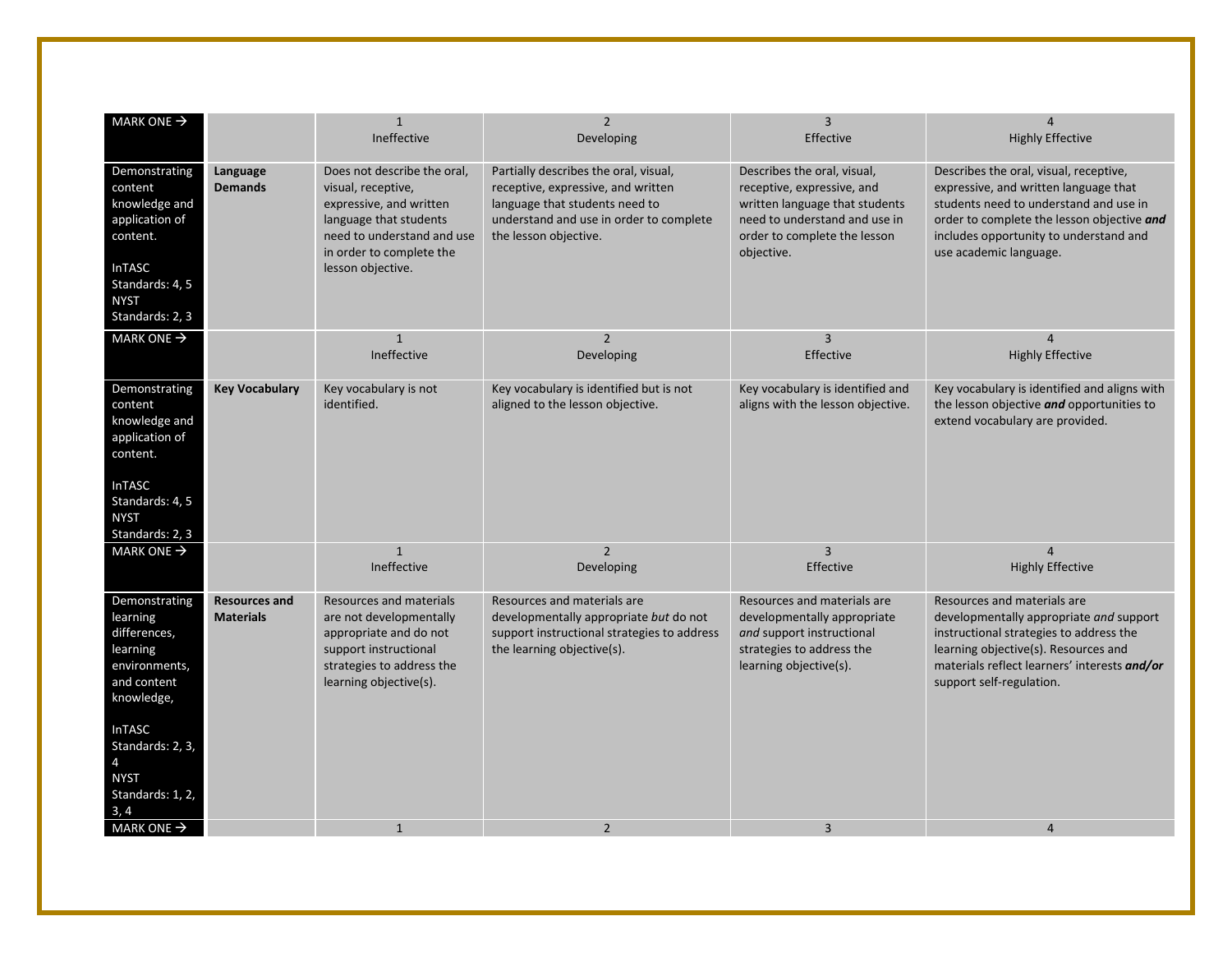|                                                                                                                                                                           |                                                                                     | Ineffective                                                                                                | Developing                                                                                                                                                                                      | Effective                                                                                                                                                                                        | <b>Highly Effective</b>                                                                                                                                                                                                                   |
|---------------------------------------------------------------------------------------------------------------------------------------------------------------------------|-------------------------------------------------------------------------------------|------------------------------------------------------------------------------------------------------------|-------------------------------------------------------------------------------------------------------------------------------------------------------------------------------------------------|--------------------------------------------------------------------------------------------------------------------------------------------------------------------------------------------------|-------------------------------------------------------------------------------------------------------------------------------------------------------------------------------------------------------------------------------------------|
| Demonstrating<br>learner<br>development<br>and<br>assessment<br><b>InTASC</b><br>Standards: 1, 6<br><b>NYST</b><br>Standards: 1, 5                                        | <b>Prior Academic</b><br>Learning and<br>Prerequisite<br><b>Skills</b>              | Pre-assessment information<br>or prerequisite skills are<br>missing                                        | Describes baseline information from pre-<br>assessment(s); however, specific data is<br>missing or pre-assessment and prerequisite<br>skills do not align with stated learning<br>objective(s). | Describes baseline information<br>from pre-assessment(s) that are<br>aligned with stated learning<br>objective(s) and uses that data to<br>identify prerequisite skills and plan<br>instruction. | Describes baseline information from pre-<br>assessment(s) that are aligned with stated<br>learning objective(s) and uses that data to<br>identify prerequisite skills and plan<br>instruction to promote the learning of all<br>students. |
| MARK ONE $\rightarrow$                                                                                                                                                    |                                                                                     | $\mathbf{1}$<br>Ineffective                                                                                | $\overline{2}$<br>Developing                                                                                                                                                                    | $\overline{3}$<br>Effective                                                                                                                                                                      | 4<br><b>Highly Effective</b>                                                                                                                                                                                                              |
| Demonstrating<br>Ability to<br>Assess, Plan,<br>and Implement<br>Instructional<br>Strategies<br><b>InTASC</b><br>Standards: 6, 7,<br>8<br><b>NYST</b><br>Standards: 2, 3  | <b>Beginning the</b><br>Lesson /<br><b>Introducing New</b><br><b>Content/Skills</b> | Procedures in this section<br>do not align with stated<br>learning objective.                              | Procedures in this section align with stated<br>learning objective but do not consider<br>classroom/school context and/or pre-<br>assessment data.                                              | Procedures in this section align<br>with stated learning objective<br>and consider classroom/school<br>context and pre-assessment<br>data.                                                       | Procedures in this section align with stated<br>learning objective and consider<br>classroom/school context as well as each<br>individual student's background and pre-<br>assessment data.                                               |
| MARK ONE $\rightarrow$                                                                                                                                                    |                                                                                     | $\mathbf{1}$<br>Ineffective                                                                                | $\overline{2}$<br>Developing                                                                                                                                                                    | 3<br>Effective                                                                                                                                                                                   | <b>Highly Effective</b>                                                                                                                                                                                                                   |
| Demonstrating<br>Ability to Plan<br>and Implement<br>Instructional<br>Strategies<br><b>InTASC</b><br>Standards: 7, 8<br><b>NYST</b><br>Standards: 2, 3,<br>$\overline{4}$ | <b>Guided Practice</b>                                                              | This section does not<br>include a logical sequence<br>of activities aligned to the<br>learning objective. | This section includes a logical sequence of<br>activities aligned to the learning objective.                                                                                                    | This section includes a logical<br>sequence of activities aligned to<br>the learning objective and<br>provides differentiation<br>strategies to meet students'<br>needs.                         | This section includes a logical sequence of<br>activities aligned to the learning objective<br>and provides differentiation strategies to<br>meet students' needs and promotes higher<br>order thinking or self-regulation.               |
| MARK ONE $\rightarrow$                                                                                                                                                    |                                                                                     | $\mathbf{1}$<br>Ineffective                                                                                | $\overline{2}$<br>Developing                                                                                                                                                                    | $\overline{3}$<br>Effective                                                                                                                                                                      | $\overline{4}$<br><b>Highly Effective</b>                                                                                                                                                                                                 |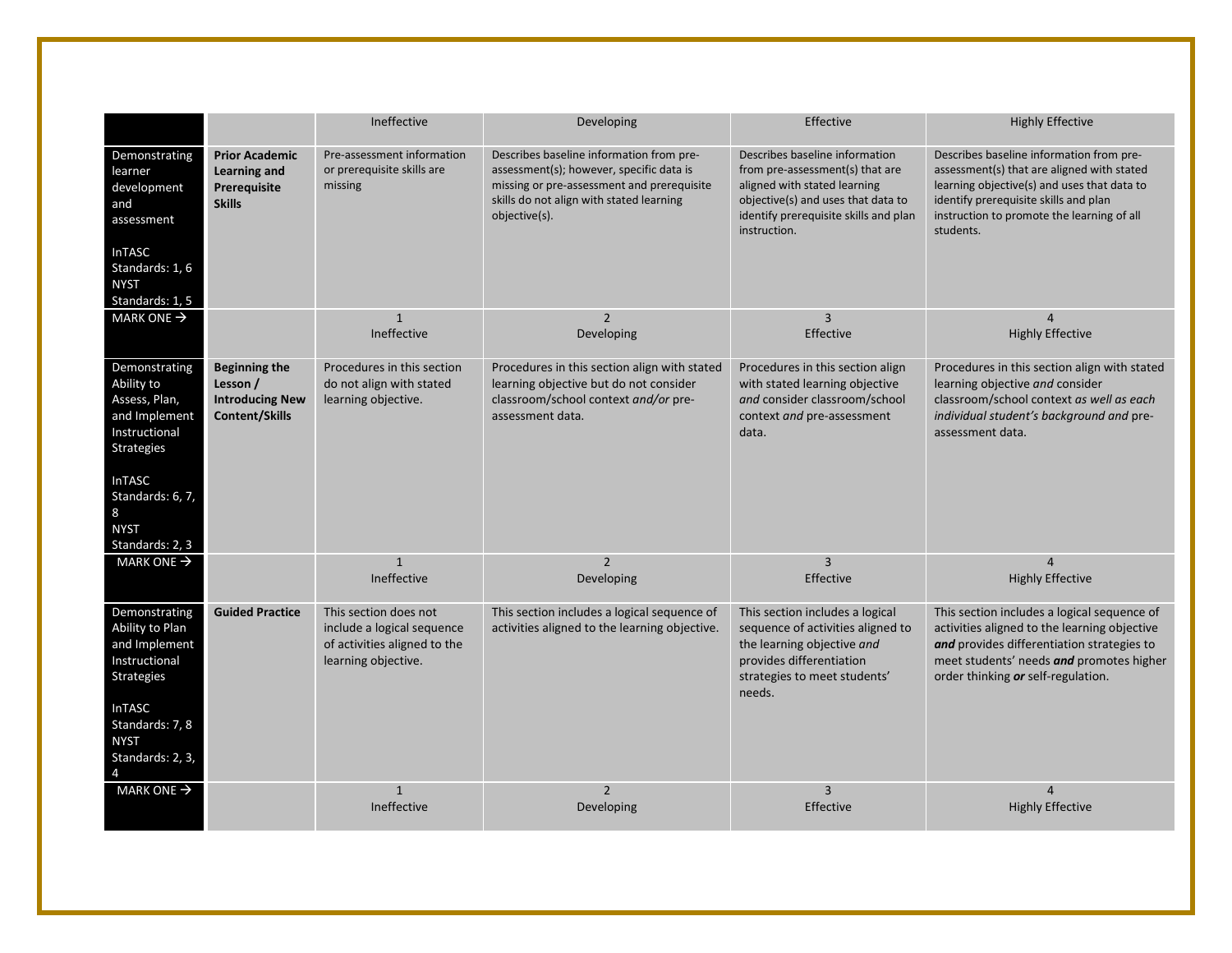| Demonstrating<br>Understanding<br>of Learner<br>Development<br>and<br>Differences,<br>Assessment,<br>Ability to Plan<br>and Implement<br>Instructional<br><b>Strategies</b><br><b>InTASC</b><br>Standards: 1,2,<br>6, 7, 8<br><b>NYST</b><br>Standards: 1, 2, | Independent<br><b>Practice</b>        | This section does not<br>include a logical sequence<br>of independent activities<br>aligned to the learning<br>objective.                                   | This section includes a logical sequence of<br>independent activities aligned to the<br>learning objective.                                          | This section includes a logical<br>sequence of independent<br>activities aligned to the learning<br>objective and provides<br>differentiation strategies to<br>meet students' needs. | This section includes a logical sequence of<br>independent activities aligned to the<br>learning objective and provides<br>differentiation strategies to meet students'<br>needs and promotes higher order thinking<br>or self-regulation. |
|---------------------------------------------------------------------------------------------------------------------------------------------------------------------------------------------------------------------------------------------------------------|---------------------------------------|-------------------------------------------------------------------------------------------------------------------------------------------------------------|------------------------------------------------------------------------------------------------------------------------------------------------------|--------------------------------------------------------------------------------------------------------------------------------------------------------------------------------------|--------------------------------------------------------------------------------------------------------------------------------------------------------------------------------------------------------------------------------------------|
| 3, 4, 5                                                                                                                                                                                                                                                       |                                       |                                                                                                                                                             |                                                                                                                                                      |                                                                                                                                                                                      |                                                                                                                                                                                                                                            |
| MARK ONE $\rightarrow$                                                                                                                                                                                                                                        |                                       | $\mathbf{1}$<br>Ineffective                                                                                                                                 | $\overline{2}$<br>Developing                                                                                                                         | $\overline{3}$<br>Effective                                                                                                                                                          | $\overline{4}$<br><b>Highly Effective</b>                                                                                                                                                                                                  |
| Demonstrating<br>Understanding<br>of Assessment<br><b>InTASC</b><br>Standards: 1, 6<br><b>NYST</b><br>Standards: 1, 5                                                                                                                                         | <b>Formative</b><br><b>Assessment</b> | Plans methods of<br>assessment that do not<br>measure student's<br>developing understanding<br>of skills and concepts<br>related to learning<br>objectives. | Plans methods of assessment that<br>somewhat measure student's developing<br>understanding of skills and concepts<br>related to learning objectives. | Plans methods of assessment<br>that align with and directly<br>measure student's developing<br>understanding of skills and<br>concepts related to learning<br>objectives.            | Plans methods of assessment that align<br>with and directly measure student's<br>developing understanding of skills and<br>concepts related to learning objectives and<br>incorporates methods of student self<br>regulation.              |
| MARK ONE $\rightarrow$                                                                                                                                                                                                                                        |                                       | $\mathbf{1}$<br>Ineffective                                                                                                                                 | $\overline{2}$<br>Developing                                                                                                                         | 3<br>Effective                                                                                                                                                                       | $\Delta$<br><b>Highly Effective</b>                                                                                                                                                                                                        |
| Demonstrating<br>Understanding<br>of Assessment<br>InTASC<br>Standards: 1, 6<br><b>NYST</b><br>Standards: 1, 5                                                                                                                                                | <b>Summative</b><br><b>Assessment</b> | Plans methods of<br>assessment that do not<br>measure student<br>performance on the stated<br>learning objectives.                                          | Plans methods of assessment that<br>somewhat measure student performance<br>on the stated learning objectives.                                       | Plans methods of assessment<br>that align with and directly<br>measure student performance<br>on the stated learning<br>objectives.                                                  | Plans methods of assessment that align<br>with and directly measure student<br>performance on the stated learning<br>objectives and incorporates methods of<br>student self-assessment                                                     |
| MARK ONE $\rightarrow$                                                                                                                                                                                                                                        |                                       | $\mathbf{1}$                                                                                                                                                | $\overline{2}$                                                                                                                                       | $\overline{3}$                                                                                                                                                                       | $\Delta$                                                                                                                                                                                                                                   |
|                                                                                                                                                                                                                                                               |                                       | Ineffective                                                                                                                                                 | Developing                                                                                                                                           | Effective                                                                                                                                                                            | <b>Highly Effective</b>                                                                                                                                                                                                                    |
| Demonstrating                                                                                                                                                                                                                                                 | <b>Closing</b>                        | Closing activities focus                                                                                                                                    | Closing activities target recall and                                                                                                                 | Closing activities promote higher                                                                                                                                                    | Closing activities promote higher order                                                                                                                                                                                                    |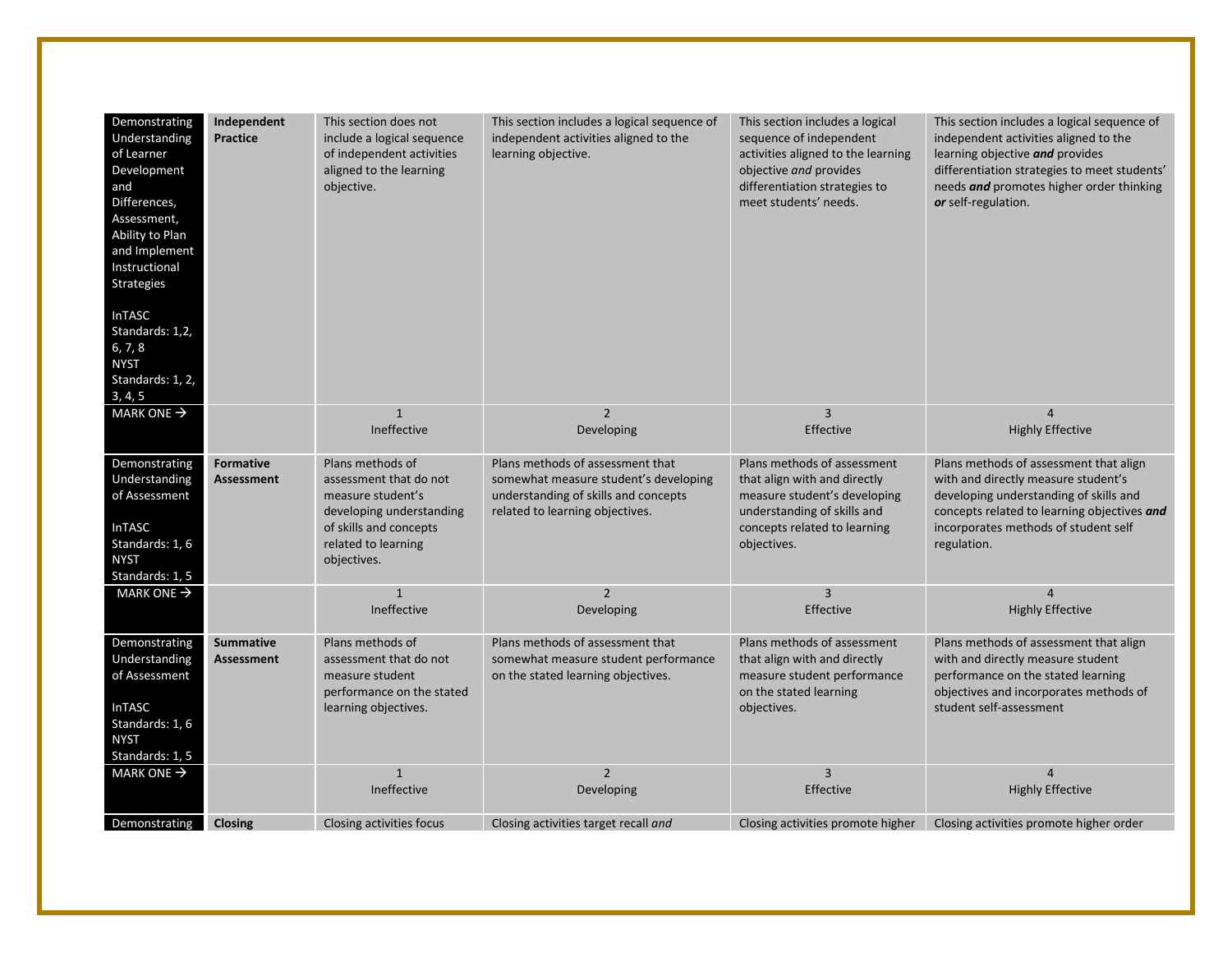| Ability to Plan<br>and Implement<br>Instructional<br>Strategies<br><b>InTASC</b><br>Standards: 7, 8<br><b>NYST</b><br>Standards: 1, 3,<br>5                                                                                                                           | &<br><b>Extending the</b><br>Lesson                     | solely on basic recall skills.                                                                                                        | comprehension skills.                                                                                                                                                                                                    | order thinking skills or transfer<br>of learning.                                                                                                                                                                                                                                                                                                                                                    | thinking skills or transfer of learning and<br>self-regulation.                                                                                                                                                                                                                                                                                                                                                                                                                                                                                            |
|-----------------------------------------------------------------------------------------------------------------------------------------------------------------------------------------------------------------------------------------------------------------------|---------------------------------------------------------|---------------------------------------------------------------------------------------------------------------------------------------|--------------------------------------------------------------------------------------------------------------------------------------------------------------------------------------------------------------------------|------------------------------------------------------------------------------------------------------------------------------------------------------------------------------------------------------------------------------------------------------------------------------------------------------------------------------------------------------------------------------------------------------|------------------------------------------------------------------------------------------------------------------------------------------------------------------------------------------------------------------------------------------------------------------------------------------------------------------------------------------------------------------------------------------------------------------------------------------------------------------------------------------------------------------------------------------------------------|
| MARK ONE $\rightarrow$                                                                                                                                                                                                                                                |                                                         | $\mathbf{1}$<br>Ineffective                                                                                                           | $\overline{2}$<br>Developing                                                                                                                                                                                             | $\overline{3}$<br>Effective                                                                                                                                                                                                                                                                                                                                                                          | $\overline{4}$<br><b>Highly Effective</b>                                                                                                                                                                                                                                                                                                                                                                                                                                                                                                                  |
| Demonstrating<br>Understanding<br>of Learner<br>Development<br>and<br>Differences,<br>Assessment,<br>Ability to Plan<br>and Implement<br>Instructional<br><b>Strategies</b><br><b>InTASC</b><br>Standards: 1,2,<br>6, 7, 8<br><b>NYST</b><br>Standards: 1, 3,<br>4, 5 | <b>Special</b><br>Needs/English<br>Language<br>Learners | Plans are general rather<br>than specific and are<br>insufficient to help the<br>students' progress toward<br>the learning objective. | Plans reflect some of the requirements of<br>the IEPs and 504 plans. However, the<br>planned supports are not specific to the<br>students' strengths and challenges and/or<br>are not aligned to the learning objective. | Plans reflect specific students'<br>needs beyond those required in<br>IEP and 504 plans by including<br>scaffolding or structured<br>instructional supports to help<br>students gain access to content<br>and meet the learning objective<br>and the learning specific<br>planned supports reflect<br>appropriate levels of challenge<br>as well as individual strengths<br>and needs and interests. | Plans reflect specific students' needs<br>beyond those required in IEP and 504<br>plans by including scaffolding or structured<br>instructional supports to help students<br>gain access to content and meet the<br>learning objective and the learning specific<br>planned supports reflect appropriate levels<br>of challenge as well as individual strengths<br>and needs and interests.<br>and<br>Plans include strategies for the focus<br>learner to move forward using knowledge<br>of his/her strengths and needs to self-<br>manage the supports. |
| MARK ONE $\rightarrow$                                                                                                                                                                                                                                                |                                                         | $\mathbf{1}$<br>Ineffective                                                                                                           | $\overline{2}$<br>Developing                                                                                                                                                                                             | $\overline{3}$<br>Effective                                                                                                                                                                                                                                                                                                                                                                          | <b>Highly Effective</b>                                                                                                                                                                                                                                                                                                                                                                                                                                                                                                                                    |
| Demonstrating<br>Understanding<br>of Learner<br>Development<br>and<br>Differences,<br>Assessment,<br>Ability to Plan<br>and Implement                                                                                                                                 | <b>Lesson Rationale</b>                                 | Justification of instruction<br>and support strategies is<br>either missing or represents<br>a deficit view of the focus<br>learner.  | Justification of instruction and support<br>strategies makes a general connection to<br>the focus learner's needs or vague/unclear<br>connections to research and/or theory.                                             | Justification of instruction and<br>support strategies makes clear<br>connections to the focus<br>learner's needs and research<br>and/or theory.                                                                                                                                                                                                                                                     | Justification of instruction and support<br>strategies is makes clear connections to<br>the focus learner's needs and research<br>and/or theory. Candidate's justification<br>includes the development of maintained,<br>generalized and/or self-directed use of<br>knowledge and skills.                                                                                                                                                                                                                                                                  |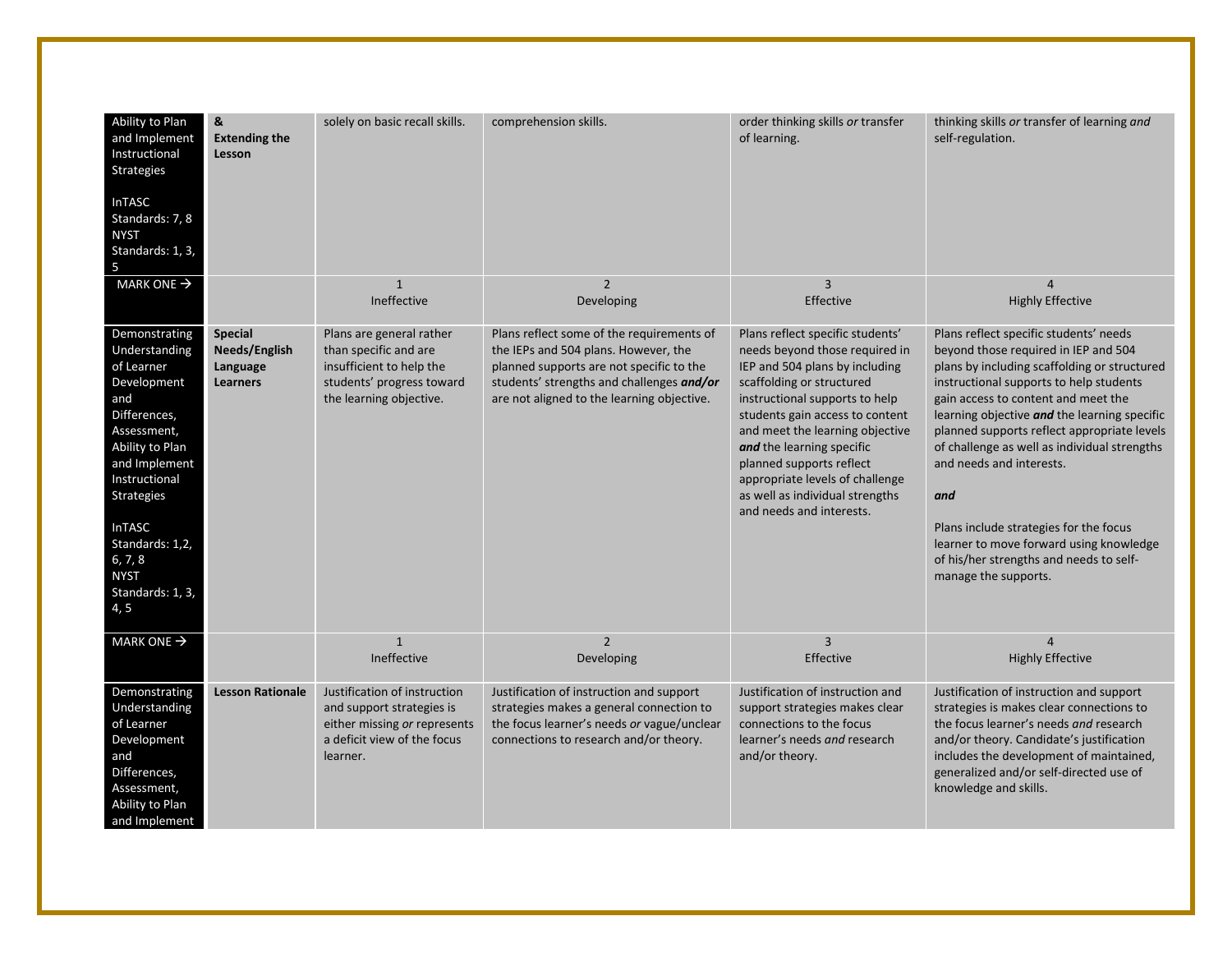| Instructional<br>Strategies                                                                  |             |            |           |                         |
|----------------------------------------------------------------------------------------------|-------------|------------|-----------|-------------------------|
| <b>InTASC</b><br>Standards: 1,2,<br>6, 7, 8<br><b>NYST</b><br>Standards: 1, 2,<br>3, 4, 5, 7 |             |            |           |                         |
| MARK ONE $\rightarrow$                                                                       | Ineffective | Developing | Effective | <b>Highly Effective</b> |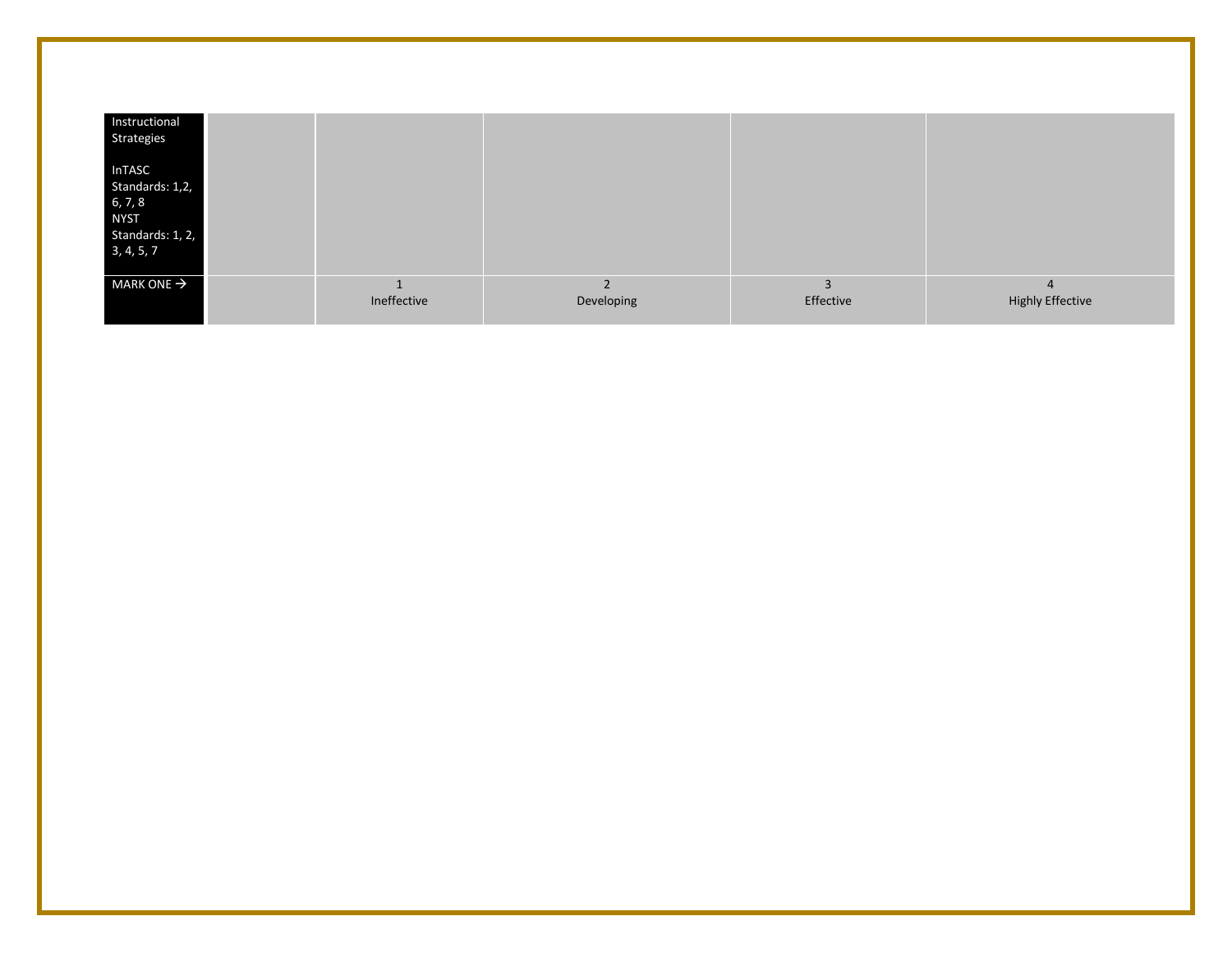## Table 4

## UNIT PLAN RUBRIC

Can didate Name:

 $Data$ :

| <b>Criteria</b>                                                                                                                                   | <b>Unit Plan</b>                                                                                         | Ineffective (1)                                                                                                | Developing (2)                                                                                                                                 | Effective (3)                                                                                                                                                                                                                     | <b>Highly Effective (4)</b>                                                                                                                                                                                                                                                 |
|---------------------------------------------------------------------------------------------------------------------------------------------------|----------------------------------------------------------------------------------------------------------|----------------------------------------------------------------------------------------------------------------|------------------------------------------------------------------------------------------------------------------------------------------------|-----------------------------------------------------------------------------------------------------------------------------------------------------------------------------------------------------------------------------------|-----------------------------------------------------------------------------------------------------------------------------------------------------------------------------------------------------------------------------------------------------------------------------|
|                                                                                                                                                   | Component                                                                                                |                                                                                                                |                                                                                                                                                |                                                                                                                                                                                                                                   |                                                                                                                                                                                                                                                                             |
| Demonstrating<br>Content<br>Knowledge and<br>Planning for<br>Instruction<br><b>InTASC</b><br>Standards: 4, 7<br><b>NYST</b><br>Standards: 2       | <b>Unit</b><br><b>Theme/Essential</b><br><b>Questions</b><br>aligned to State<br>Learning<br>Standard(s) | Unit theme/Essential<br>questions include only basic<br>knowledge of subject area.<br>There are no standards.  | Unit theme/Essential questions include<br>basic knowledge of subject area and are<br>align with the learning standards.<br>Includes standards. | Unit theme/Essential questions<br>include basic knowledge and<br>conceptual understanding of<br>subject area and align with the<br>learning standards.<br>Includes standards that are<br>central to the learning<br>objective(s). | Unit theme/Essential questions include<br>basic knowledge and conceptual<br>understanding and higher order thinking<br>skills of subject area and align with the<br>learning standards.<br>Includes <i>all</i> standards that are central to<br>the learning objective(s).  |
| MARK ONE $\rightarrow$                                                                                                                            |                                                                                                          | $\mathbf{1}$<br>Ineffective                                                                                    | $\overline{\phantom{0}}$<br>Developing                                                                                                         | 3<br>Effective                                                                                                                                                                                                                    | <b>Highly Effective</b>                                                                                                                                                                                                                                                     |
| Demonstrating<br><b>Planning for</b><br>Instruction and<br>Assessment<br><b>InTASC</b><br>Standards: 6, 7<br><b>NYST</b><br>Standards: 2, 3,<br>5 | Unit Objective(s)                                                                                        | Unit objective(s) identifies<br>what students will learn.<br>Objectives are not stated in<br>measurable terms. | Unit objective(s) identifies what students<br>will learn and the observable and<br>measurable behavior that demonstrates<br>learning.          | Unit objective(s) identifies what<br>students will be able to do at<br>what level of knowledge or<br>practice and the observable and<br>measurable behavior that<br>demonstrates learning.                                        | Unit objective(s) identifies what students<br>will be able to do at what level of<br>knowledge or practice and the observable<br>and measurable behavior that<br>demonstrates learning and includes<br>criteria to indicate how or when the<br>behavior will be observable. |
| MARK ONE $\rightarrow$                                                                                                                            |                                                                                                          | Ineffective                                                                                                    | $\overline{\phantom{0}}$<br>Developing                                                                                                         | $\overline{3}$<br>Effective                                                                                                                                                                                                       | <b>Highly Effective</b>                                                                                                                                                                                                                                                     |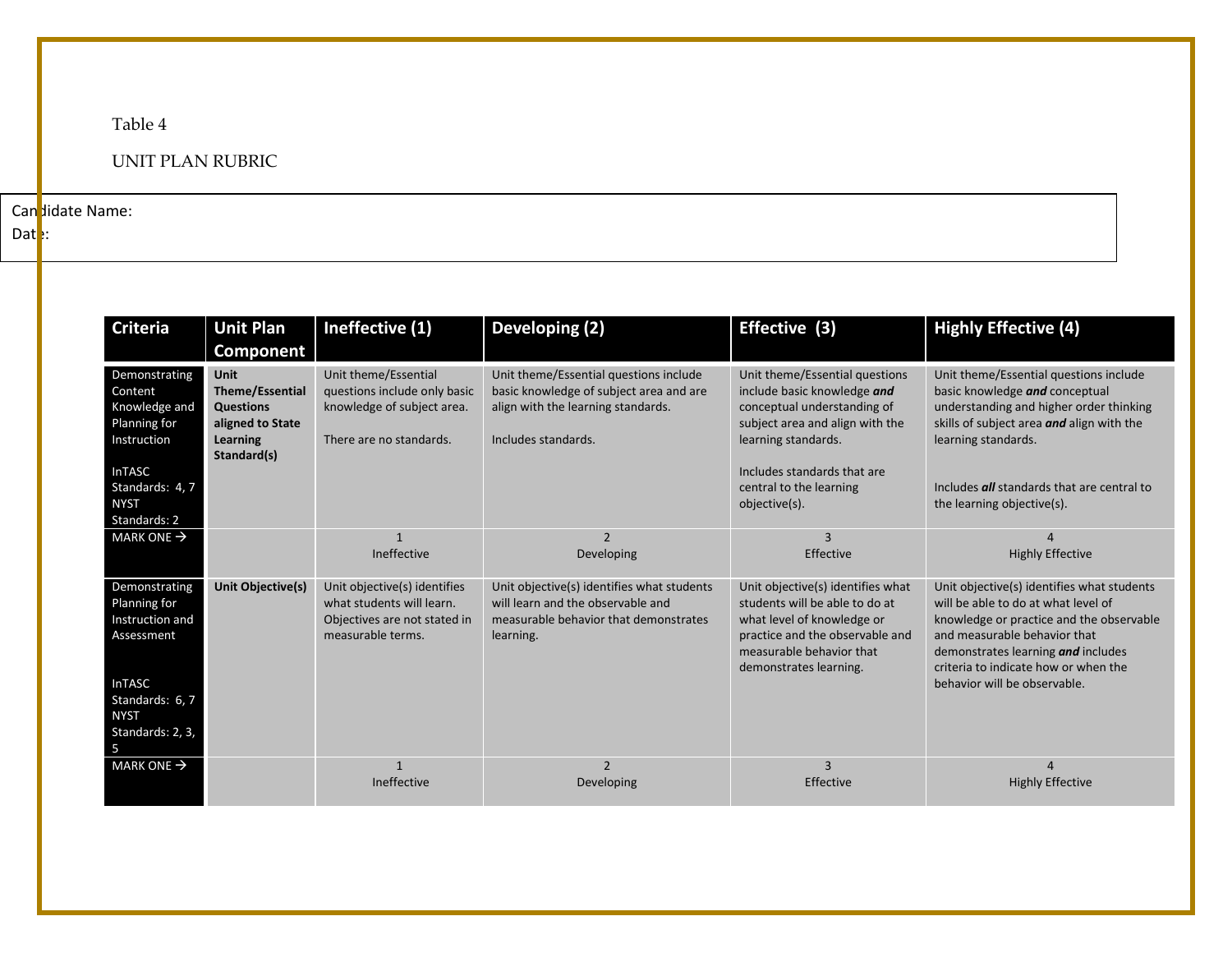| Demonstrating<br>content<br>knowledge and<br>application of<br>content.<br><b>InTASC</b><br>Standards: 4, 5<br><b>NYST</b><br>Standards: 2, 3                                                         | Language<br><b>Demands</b>               | Does not describe the oral,<br>visual, receptive,<br>expressive, and written<br>language that students<br>need to understand and use<br>in order to complete the<br>lesson objective. | Partially describes the oral, visual,<br>receptive, expressive, and written<br>language that students need to<br>understand and use in order to complete<br>the lesson objective. | Describes the oral, visual,<br>receptive, expressive, and<br>written language that students<br>need to understand and use in<br>order to complete the lesson<br>objective. | Describes the oral, visual, receptive,<br>expressive, and written language that<br>students need to understand and use in<br>order to complete the lesson objective and<br>includes opportunity to understand and<br>use academic language. |
|-------------------------------------------------------------------------------------------------------------------------------------------------------------------------------------------------------|------------------------------------------|---------------------------------------------------------------------------------------------------------------------------------------------------------------------------------------|-----------------------------------------------------------------------------------------------------------------------------------------------------------------------------------|----------------------------------------------------------------------------------------------------------------------------------------------------------------------------|---------------------------------------------------------------------------------------------------------------------------------------------------------------------------------------------------------------------------------------------|
| MARK ONE $\rightarrow$                                                                                                                                                                                |                                          | $\mathbf{1}$<br>Ineffective                                                                                                                                                           | $\overline{2}$<br>Developing                                                                                                                                                      | $\overline{3}$<br>Effective                                                                                                                                                | $\Delta$<br><b>Highly Effective</b>                                                                                                                                                                                                         |
| Demonstrating<br>content<br>knowledge and<br>application of<br>content.<br><b>InTASC</b><br>Standards: 4, 5<br><b>NYST</b><br>Standards: 2, 3                                                         | <b>Key Vocabulary</b>                    | Key vocabulary is not<br>identified.                                                                                                                                                  | Key vocabulary is identified but is not<br>aligned to the lesson objective.                                                                                                       | Key vocabulary is identified and<br>aligns with the lesson objective.                                                                                                      | Key vocabulary is identified and aligns with<br>the lesson objective and opportunities to<br>extend vocabulary are provided.                                                                                                                |
| MARK ONE $\rightarrow$                                                                                                                                                                                |                                          | $\mathbf{1}$<br>Ineffective                                                                                                                                                           | $\overline{2}$<br>Developing                                                                                                                                                      | $\overline{3}$<br>Effective                                                                                                                                                | $\Delta$<br><b>Highly Effective</b>                                                                                                                                                                                                         |
| Demonstrating<br>learning<br>differences,<br>learning<br>environments,<br>and content<br>knowledge,<br><b>InTASC</b><br>Standards: 2, 3,<br>$\overline{4}$<br><b>NYST</b><br>Standards: 1, 2,<br>3, 4 | <b>Resources and</b><br><b>Materials</b> | Resources and materials<br>are not developmentally<br>appropriate and do not<br>support instructional<br>strategies to address the<br>learning objective(s).                          | Resources and materials are<br>developmentally appropriate but do not<br>support instructional strategies to address<br>the learning objective(s).                                | Resources and materials are<br>developmentally appropriate<br>and support instructional<br>strategies to address the<br>learning objective(s).                             | Resources and materials are<br>developmentally appropriate and support<br>instructional strategies to address the<br>learning objective(s). Resources and<br>materials reflect learners' interests and/or<br>support self-regulation.       |
| MARK ONE $\rightarrow$                                                                                                                                                                                |                                          | $\mathbf{1}$<br>Ineffective                                                                                                                                                           | $\overline{2}$<br>Developing                                                                                                                                                      | $\overline{3}$<br>Effective                                                                                                                                                | $\overline{4}$<br><b>Highly Effective</b>                                                                                                                                                                                                   |
| Demonstrating                                                                                                                                                                                         | <b>Prior Academic</b>                    | Pre-assessment information                                                                                                                                                            | Describes baseline information from pre-                                                                                                                                          | Describes baseline information                                                                                                                                             | Describes baseline information from pre-                                                                                                                                                                                                    |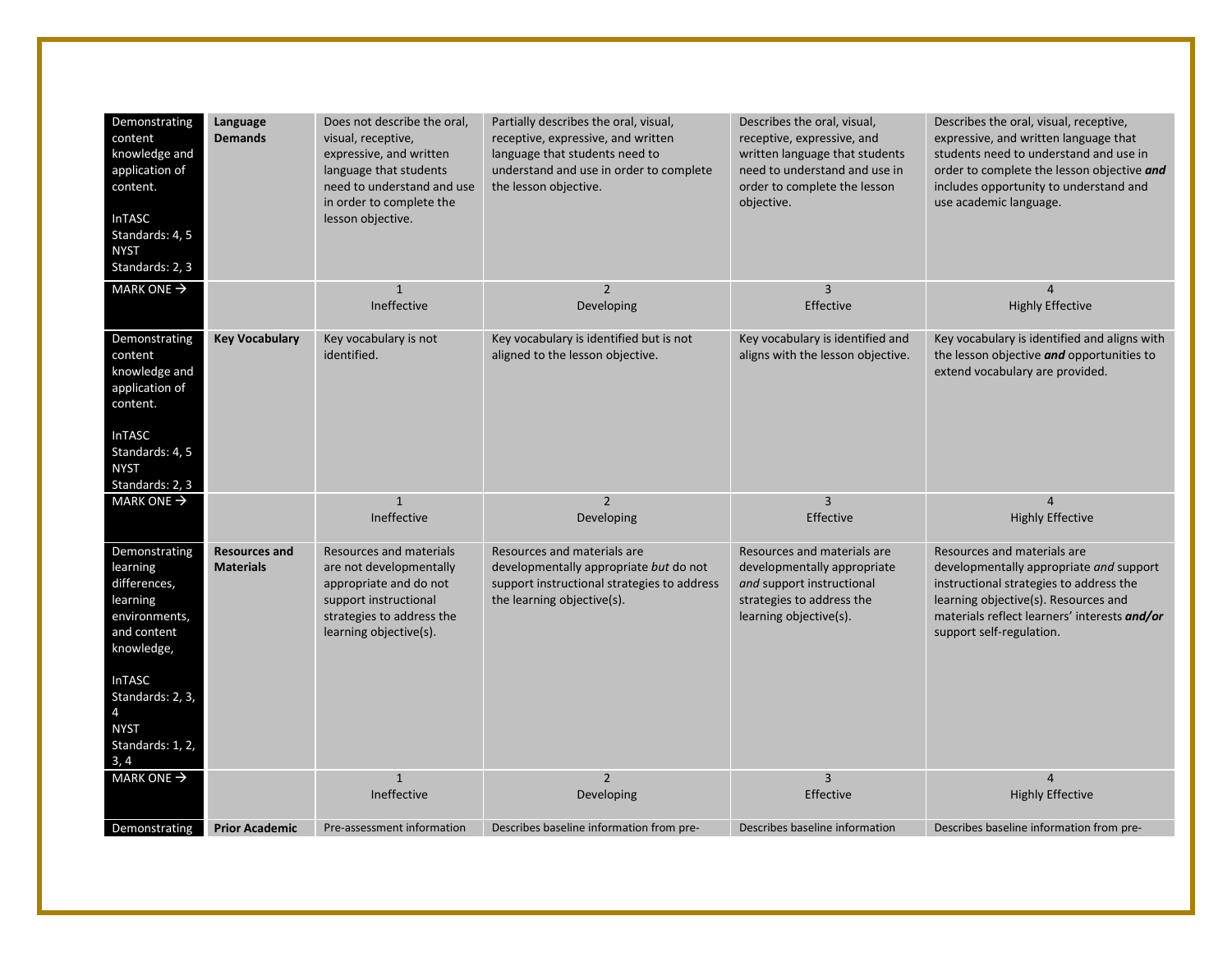| learner<br>development<br>and<br>assessment<br><b>InTASC</b><br>Standards: 1, 6<br><b>NYST</b><br>Standards: 1, 5                                                        | <b>Learning and</b><br>Prerequisite<br><b>Skills</b>                                                                                     | or prerequisite skills are<br>missing                                                                                                                       | assessment(s); however, specific data is<br>missing or pre-assessment and prerequisite<br>skills do not align with stated learning<br>objective(s).                                           | from pre-assessment(s) that are<br>aligned with stated learning<br>objective(s) and uses that data to<br>identify prerequisite skills and plan<br>instruction.                                                                | assessment(s) that are aligned with stated<br>learning objective(s) and uses that data to<br>identify prerequisite skills and plan<br>instruction to promote the learning of all<br>students.                                                                                                                                                              |
|--------------------------------------------------------------------------------------------------------------------------------------------------------------------------|------------------------------------------------------------------------------------------------------------------------------------------|-------------------------------------------------------------------------------------------------------------------------------------------------------------|-----------------------------------------------------------------------------------------------------------------------------------------------------------------------------------------------|-------------------------------------------------------------------------------------------------------------------------------------------------------------------------------------------------------------------------------|------------------------------------------------------------------------------------------------------------------------------------------------------------------------------------------------------------------------------------------------------------------------------------------------------------------------------------------------------------|
| MARK ONE $\rightarrow$                                                                                                                                                   |                                                                                                                                          | $\mathbf{1}$<br>Ineffective                                                                                                                                 | $\overline{2}$<br>Developing                                                                                                                                                                  | $\overline{3}$<br>Effective                                                                                                                                                                                                   | 4<br><b>Highly Effective</b>                                                                                                                                                                                                                                                                                                                               |
| Demonstrating<br>Ability to<br>Assess, Plan,<br>and Implement<br>Instructional<br>Procedures<br><b>InTASC</b><br>Standards: 6, 7,<br>8<br><b>NYST</b><br>Standards: 2, 3 | <b>Beginning the</b><br>Unit /<br><b>Introducing New</b><br>Content/Skills/<br><b>Guided Practice/</b><br>Independent<br><b>Practice</b> | Procedures in this section<br>do not align with stated<br>learning objective.<br>Does not demonstrate<br>coherence                                          | Procedures in this section align with stated<br>learning objective but do not consider<br>classroom/school context and/or pre-<br>assessment data.<br>Some element of guided practice evident | Procedures in this section align<br>with stated learning objective<br>and consider classroom/school<br>context and pre-assessment<br>data. Demonstrates coherence<br>and provides differentiation to<br>meet students' needs. | Procedures in this section align with stated<br>learning objective and consider<br>classroom/school context as well as each<br>individual student's background and pre-<br>assessment data.<br>Demonstrates coherence and<br>differentiation to meet the diverse needs<br>of students and promotes higher order<br>thinking or self-regulation strategies. |
| MARK ONE $\rightarrow$                                                                                                                                                   |                                                                                                                                          | $\mathbf{1}$<br>Ineffective                                                                                                                                 | $\overline{2}$<br>Developing                                                                                                                                                                  | $\overline{3}$<br>Effective                                                                                                                                                                                                   | 4<br><b>Highly Effective</b>                                                                                                                                                                                                                                                                                                                               |
| Demonstrating<br>Understanding<br>of Assessment<br><b>InTASC</b><br>Standards: 1, 6<br><b>NYST</b><br>Standards: 1, 5                                                    | <b>Formative</b><br><b>Assessment</b>                                                                                                    | Plans methods of<br>assessment that do not<br>measure student's<br>developing understanding<br>of skills and concepts<br>related to learning<br>objectives. | Plans methods of assessment that<br>somewhat measure student's developing<br>understanding of skills and concepts<br>related to learning objectives.                                          | Plans methods of assessment<br>that align with and directly<br>measure student's developing<br>understanding of skills and<br>concepts related to learning<br>objectives.                                                     | Plans methods of assessment that align<br>with and directly measure student's<br>developing understanding of skills and<br>concepts related to learning objectives and<br>incorporates methods of student self-<br>regulation.                                                                                                                             |
| MARK ONE $\rightarrow$                                                                                                                                                   |                                                                                                                                          | $\mathbf{1}$<br>Ineffective                                                                                                                                 | $\overline{2}$<br>Developing                                                                                                                                                                  | $\overline{3}$<br>Effective                                                                                                                                                                                                   | $\overline{4}$<br><b>Highly Effective</b>                                                                                                                                                                                                                                                                                                                  |
| Demonstrating<br>Understanding<br>of Assessment<br><b>InTASC</b><br>Standards: 1, 6                                                                                      | <b>Summative</b><br><b>Assessment</b>                                                                                                    | Plans methods of<br>assessment that do not<br>measure student<br>performance on the stated<br>learning objectives.                                          | Plans methods of assessment that<br>somewhat measure student performance<br>on the stated learning objectives.                                                                                | Plans methods of assessment<br>that align with and directly<br>measure student performance<br>on the stated learning<br>objectives.                                                                                           | Plans methods of assessment that align<br>with and directly measure student<br>performance on the stated learning<br>objectives and incorporates methods of<br>student self-assessment                                                                                                                                                                     |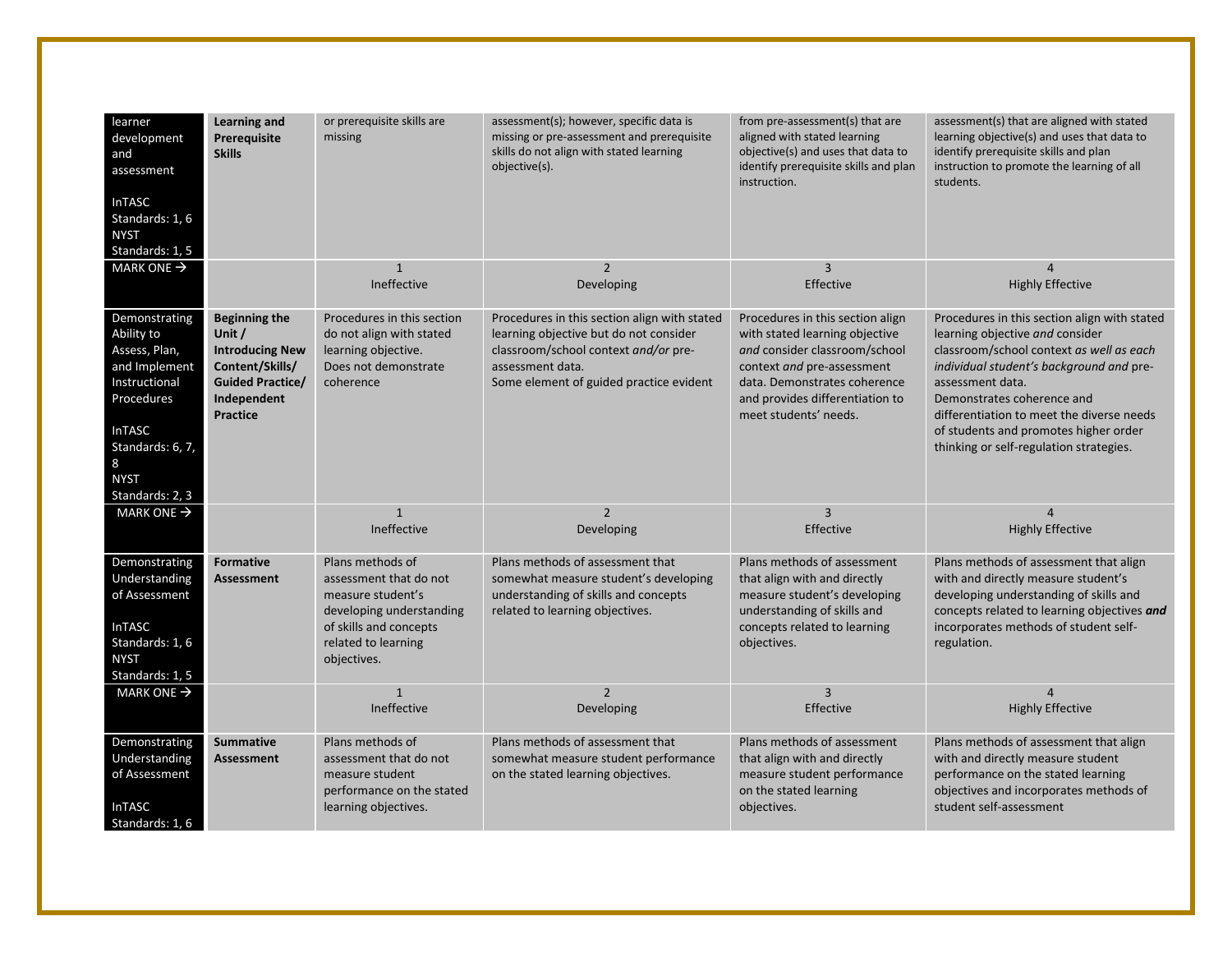#### NYST Standards: 1, 5

Table 5 – Sample Minute Paper

## **FALL 2018 COURSE #\_\_\_\_\_\_\_\_\_\_\_\_\_\_\_**

 **INSTRUCTOR\_\_\_\_\_\_\_\_\_\_\_\_\_\_\_\_\_\_**

## **STUDENT MINUTE PAPER**

 *(Do not write your name)*

 *Please briefly answer the following three questions:*

- 1. Which topic or subject area was most important for you in this course?
- 2. Which topic or subject area needs to be better explained?
- 3. What did you enjoy most in this course?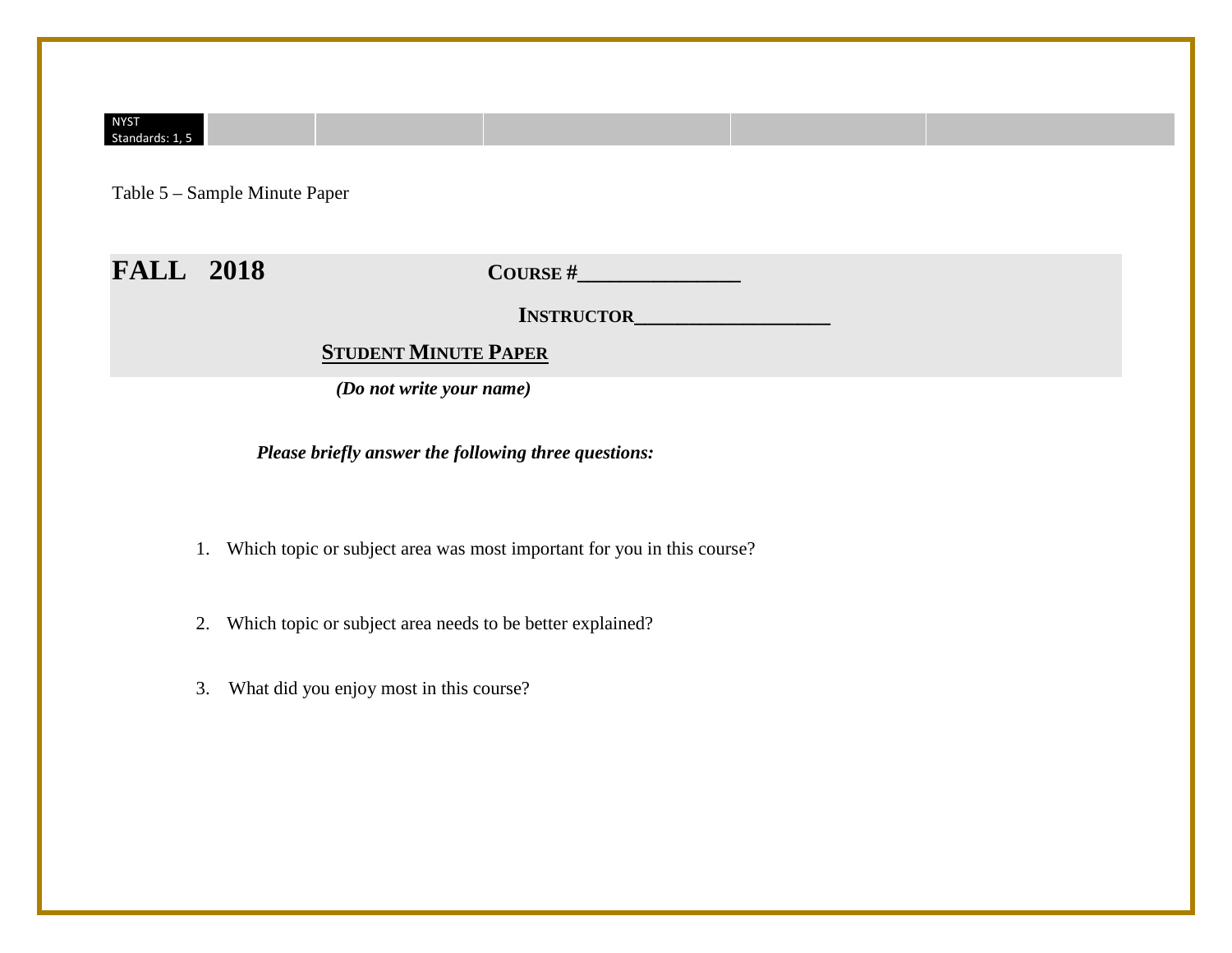Table 6 – Sample Course Survey

# *END OF SEMESTER COURSE SURVEY*

*Course # SpEd 310-2018 Instructor's Name: \_\_\_\_\_\_\_\_\_\_\_\_\_\_\_\_\_\_\_ Date: \_\_\_\_\_\_\_\_\_*

**To the Student:** *Do you agree or disagree with the statements below which are based* 

*upon the course objectives found in the course outline of this course? Write a number* 

*on a rating scale from 4 to 1 next to each course objective that shows how you feel about it. All responses are anonymous. Do not write your name.*

Rating Scale: 4= strongly agree 3=agree 2=disagree 1=strongly disagree

- **\_\_\_\_\_\_ 1. I am able to describe societal and cultural factors that impact on student behaviors.**
- **\_\_\_\_\_\_ 2. I am able to accurately describe the history of classroom management so they can view current and future trends in perspective.**
- **\_\_\_\_\_\_ 3. I can analyze and evaluate my own philosophy of education and apply those views/attitudes to theories of classroom management.**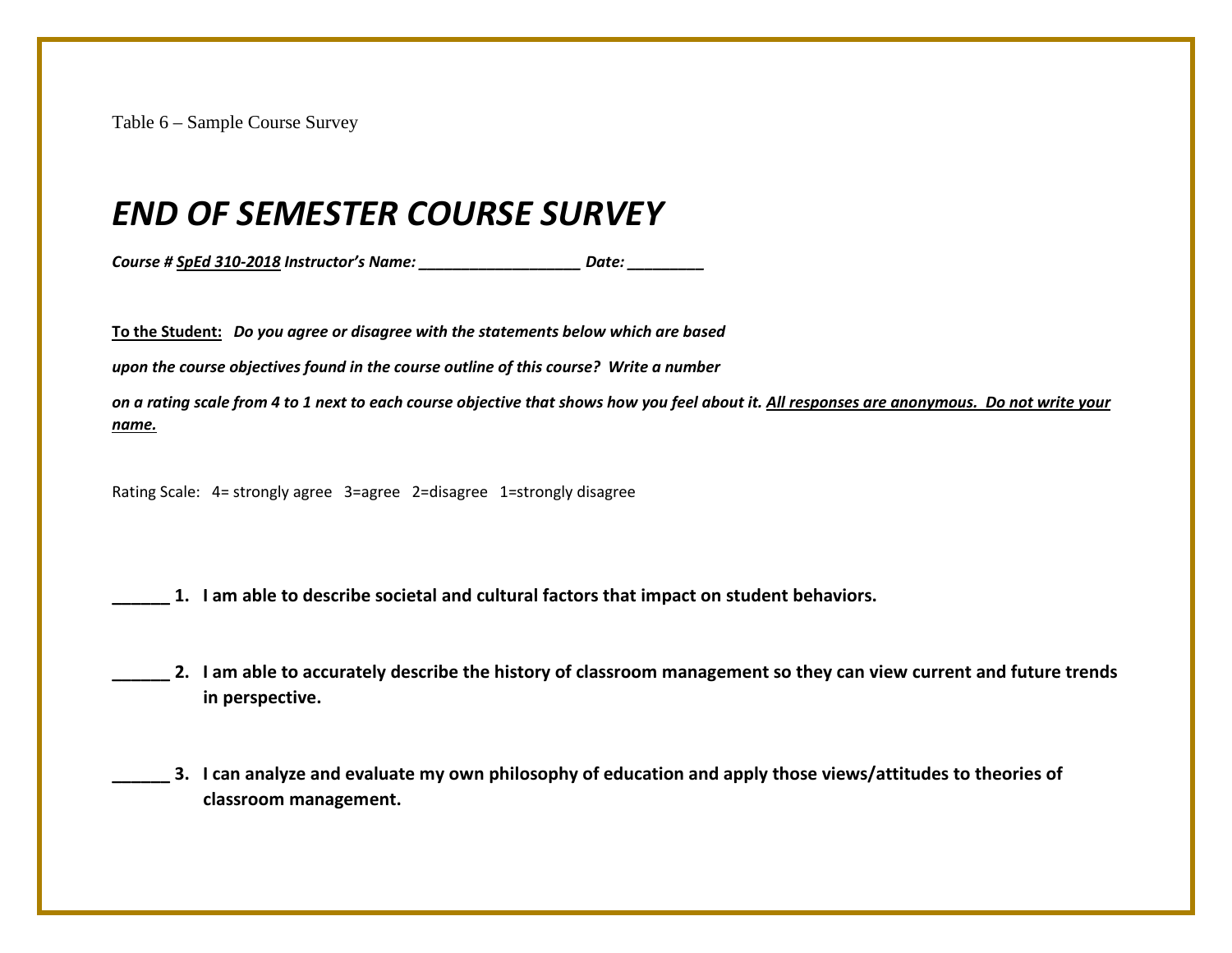- **\_\_\_\_\_\_ 4. I am able to demonstrate an understanding of the impact school wide policies, classroom management, and instructional practices can have on the behavior, motivation and performance of students with disabilities.**
- **\_\_\_\_\_\_ 5. I am able to demonstrate and understanding of the features of Teacher-Student-Environment interactions that impact on classroom management and the behavior of student, with disabilities.**
- **\_\_\_\_\_\_ 6. I am able to analyze and evaluate specific behavior management approaches as applied to students with different disabilities in different environments.**
- **\_\_\_\_\_\_ 7. I am able to demonstrate cognitive behavior management and how it's used in classroom management.**
- 8. I can comprehend and apply the psycho dynamic approach to behavior management of students with disabilities.
- **\_\_\_\_\_\_ 9. I am able to prescribe specific strategies to enhance social skills competencies for students with disabilities.**
- **\_\_\_\_\_\_ 11. I am able to describe the relationship between classroom management and differentiated instruction strategies in a classroom with students of varying abilities and backgrounds.** 
	- **\_\_\_\_\_\_ 12. I can discuss the issues of control, learning, order, safety and motivation that impact on the decision making of teachers of students with disabilities.**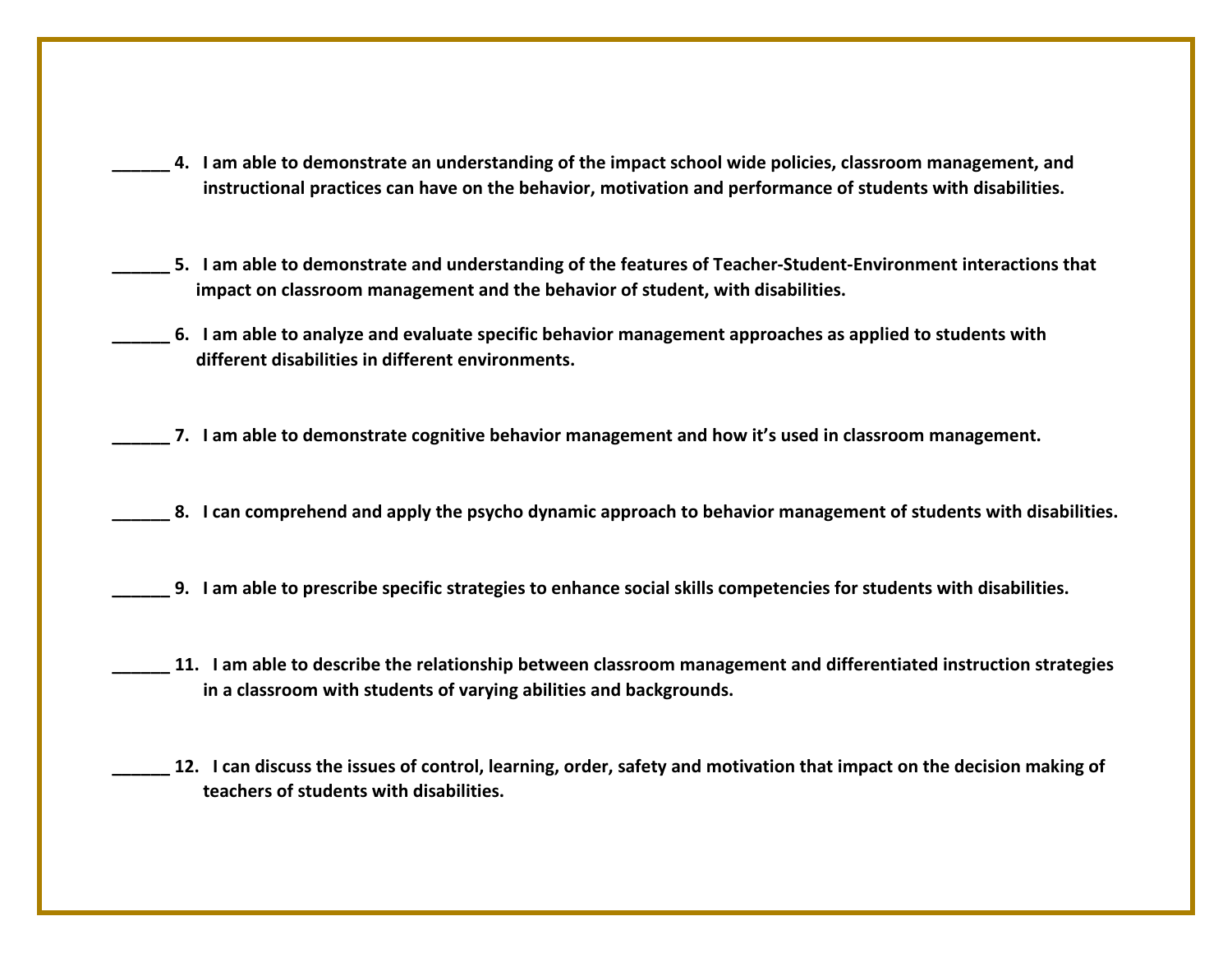- **\_\_\_\_\_\_ 13. I am able to comprehend and discuss the possibilities and limitations of the teacher as a role model for students.**
- **\_\_\_\_\_\_ 14. I am able to formulate and present IEP goals and objectives related to behavioral/social prescriptions for students with specific diagnostic profiles.**

Table 7 – Departmental Evaluation Review Form (DER)

#### **MEMORANDUM**

**TO: Online and in-class Education course instructors/all divisions** 

**FROM: Dr. Avi Brezak, Chair of Undergraduate**

 **Education and Special Education**

- **RE: D.E.R. (Departmental Evaluations Review) of SPRING 2017 Student Online COURSE EVALUATIONS**
- **DATE: March 22, 2018**

INSTRUCTOR: COURSE:

**\_\_\_\_\_\_\_\_\_\_\_\_\_\_\_\_\_\_\_\_\_\_\_\_\_\_\_\_\_\_\_\_\_\_\_\_\_\_\_\_\_\_\_\_\_\_\_\_\_\_\_\_\_\_\_\_\_\_\_\_\_**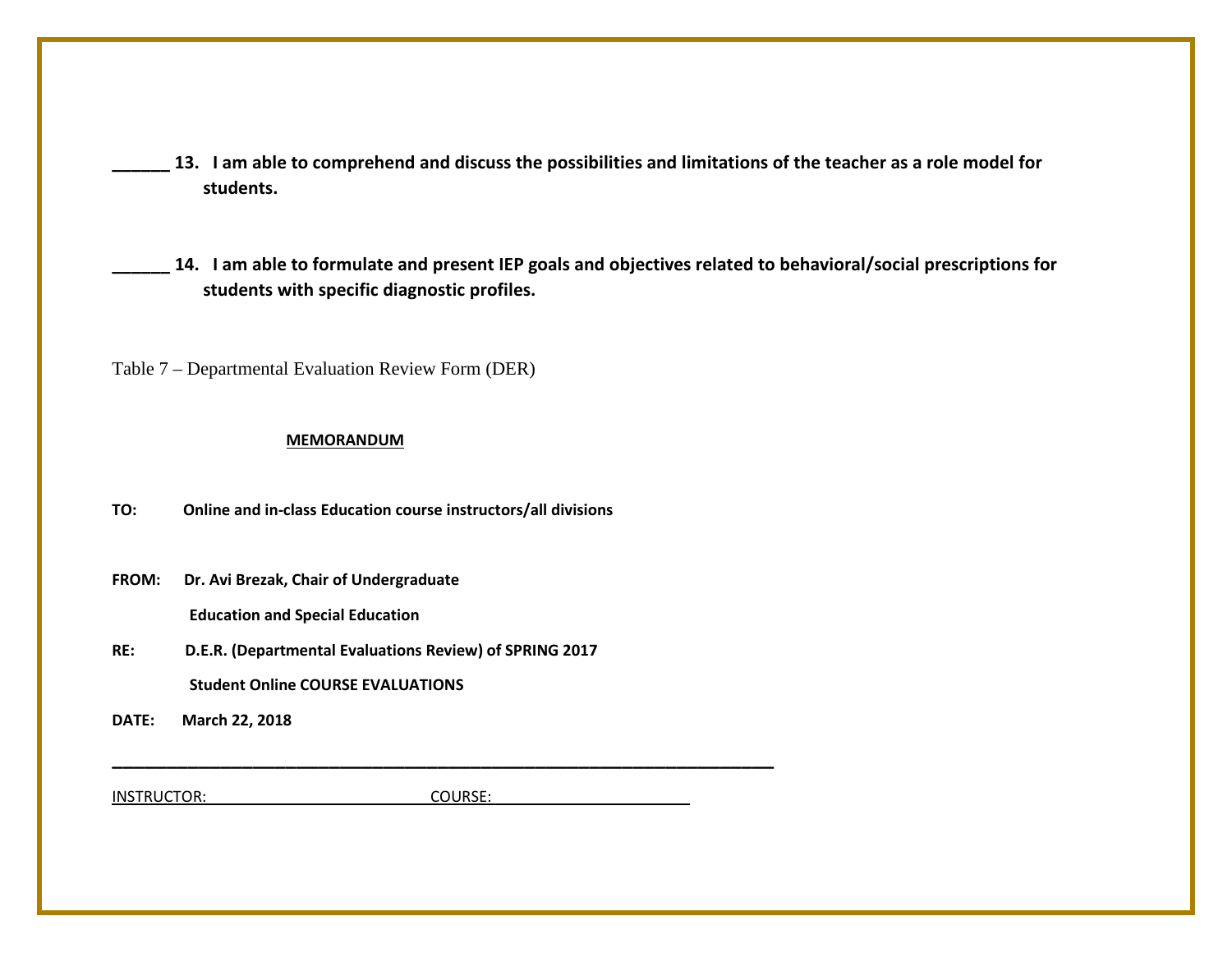Results of the FALL 2017 Course Evaluations completed online by students were emailed to all faculty members. They contain detailed quantitative and qualitative (written comments) about how students rated your course(s) and you as the instructor.

An analysis of the Evaluation results was conducted by the Undergraduate Education Program (UEP) and is contained in the DER form below. *Evaluation results are also considered by the Touro administration as an important factor in judging faculty performance and are carefully monitored each semester and kept on file.*

1. Course Evaluation Question #1, **"Overall, how would you rate this course?"** and Question #2, **Overall how would you rate this instructor?"** have been chosen as the focus questions that represent how the students generally felt about your course(s) and you, the instructor. Therefore, your division's (LAS or NYSCAS) mean ratings for Questions #1 and #2 were used as the benchmark numbers against which your actual individual ratings were compared. The benchmarks are the average of ratings for Questions #1 and #2 for all faculty members in your division.

2. **The individual quantitative rating you actually received on Question #1 \_\_\_\_\_\_\_**

 $\frac{1}{\sqrt{2}}$  ,  $\frac{1}{\sqrt{2}}$  ,  $\frac{1}{\sqrt{2}}$  ,  $\frac{1}{\sqrt{2}}$  ,  $\frac{1}{\sqrt{2}}$  ,  $\frac{1}{\sqrt{2}}$  ,  $\frac{1}{\sqrt{2}}$  ,  $\frac{1}{\sqrt{2}}$  ,  $\frac{1}{\sqrt{2}}$  ,  $\frac{1}{\sqrt{2}}$  ,  $\frac{1}{\sqrt{2}}$  ,  $\frac{1}{\sqrt{2}}$  ,  $\frac{1}{\sqrt{2}}$  ,  $\frac{1}{\sqrt{2}}$  ,  $\frac{1}{\sqrt{2}}$ 

Benchmark average. for your division on Question #1: \_\_\_\_\_\_\_

**The individual quantitative rating you actually received on Question #2 \_\_\_\_\_\_\_**

Benchmark average for your division on Question #2

3. If **box A** in the **CHECK-OFF RETURN SECTION** below is checked, it indicates that your ratings for Question #1 and Question #2 were in-step with the departmental benchmarks for your division. A check in **box B** indicates that the ratings you received for Question #1 and or Question #2 were **.5** or lower than the benchmark numbers. A check in box B requires completion of the Response Section below.

#### **CHECK-OFF RETURN SECTION**



A. Your ratings for Question #1 and Question #2 were in-step with division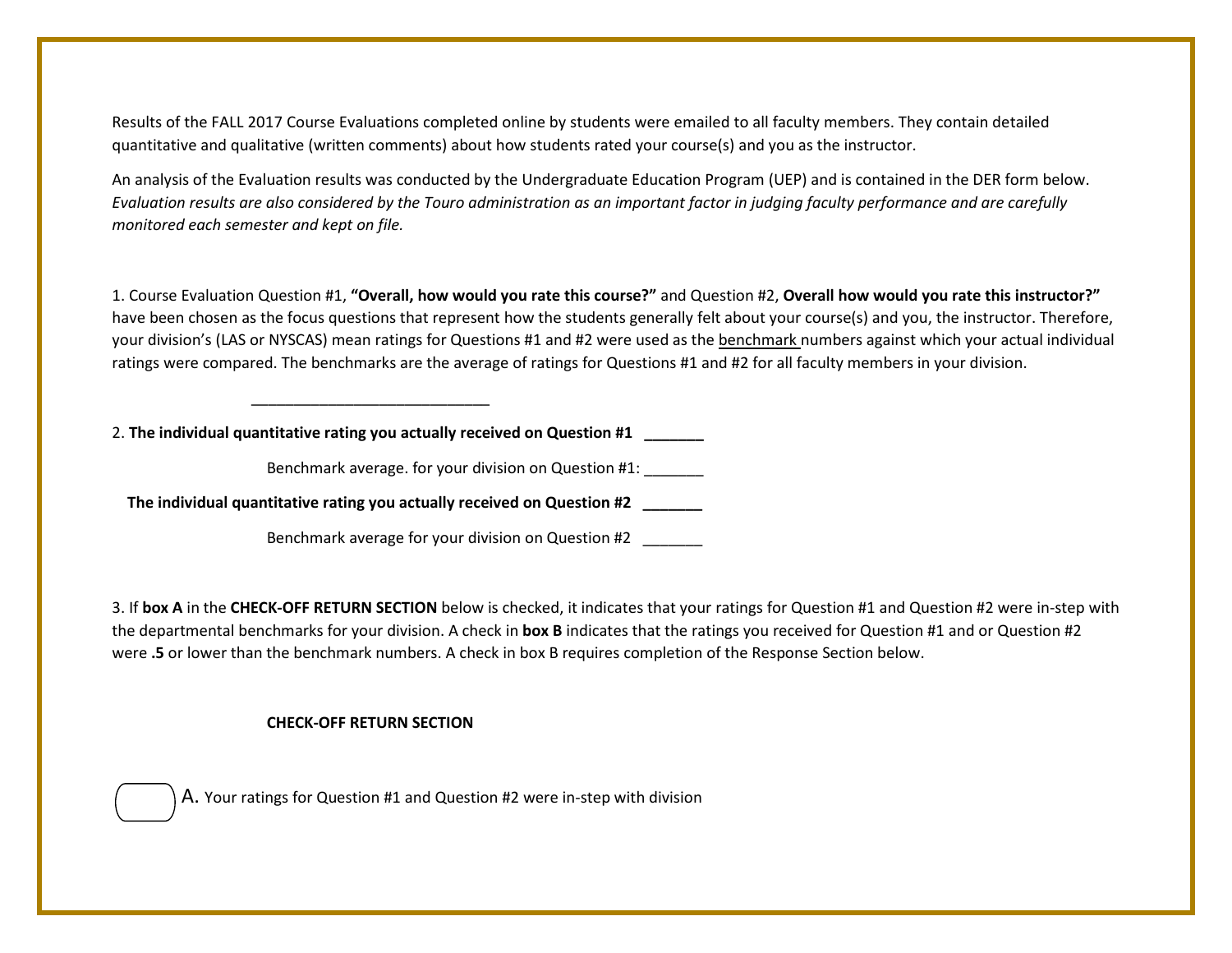benchmarks. Sign this form and submit electronically. Review complete Course Evaluation results to determine strengths and weaknesses as seen by your students. You may add comments below (Optional).

B. Your ratings for Question #1 and or Question #2

were significantly (.5 or lower) than the

division benchmarks. You must complete the RESPONSE SECTION,

sign the form, and submit electronically.

**\_\_\_\_\_\_**

 *Submit completed and signed DER form by May 1 to arthurjb@touro.edu*

**RESPONSE SECTION**: If **box B** was checked, carefully review your ratings and briefly discuss your thoughts about why the lower ratings for either Question #1 and or Question #2 might have been given. Suggest a plan of action that can be implemented to bring future ratings into alignment with the devision benchmarks. If **box A** was checked, you may record your thoughts here (optional).

\_**\_\_\_\_\_\_\_\_\_\_\_\_\_\_\_\_\_\_\_\_\_\_\_\_\_\_\_\_\_\_\_\_\_\_\_\_\_\_\_\_\_\_\_\_\_\_\_\_\_\_\_\_\_\_\_\_\_\_\_\_\_\_\_\_\_\_\_\_\_\_\_\_\_\_\_\_\_\_\_\_\_\_\_\_\_\_\_\_\_\_\_\_\_\_\_\_\_\_\_\_\_\_\_\_\_\_\_\_\_\_\_\_\_\_\_\_\_ \_\_\_\_\_\_\_\_\_\_\_\_\_\_\_\_\_\_\_\_\_\_\_\_\_\_\_\_\_\_\_\_\_\_\_\_\_\_\_\_\_\_\_\_\_\_\_\_\_\_\_\_\_\_\_\_\_\_\_\_\_\_\_\_\_\_\_\_\_\_\_\_\_\_\_\_\_\_\_\_\_\_\_\_\_\_\_\_\_\_\_\_\_\_\_\_\_\_\_\_\_\_\_\_\_\_\_\_\_\_\_\_\_\_\_\_\_\_ \_\_\_\_\_\_\_\_\_\_\_\_\_\_\_\_\_\_\_\_\_\_\_\_\_\_\_\_\_\_\_\_\_\_\_\_\_\_\_\_\_\_\_\_\_\_\_\_\_\_\_\_\_\_\_\_\_\_\_\_\_\_\_\_\_\_\_\_\_\_\_\_\_\_\_\_\_\_\_\_\_\_\_\_\_\_\_\_\_\_\_\_\_\_\_\_\_\_\_\_\_\_\_\_\_\_\_\_\_\_\_\_\_\_\_\_\_\_**

4. **The number of students who responded out of the total registered for the course***. Note: A* **LOW** *percentage of student responders indicates a need for the faculty member to take action to increase the percentage of student responders in future assessments.* **Give 15 minutes of class time for it.**

 $\mathsf{LOW/UNACCEPTABLE}$ 

**\_\_\_\_\_\_\_\_\_\_\_\_\_\_\_\_\_\_\_\_\_\_\_\_\_\_\_\_\_\_\_\_\_\_\_\_\_\_\_\_\_\_\_\_\_\_\_\_\_\_\_\_\_\_\_\_\_\_\_\_\_\_\_\_\_\_\_\_\_\_\_\_**